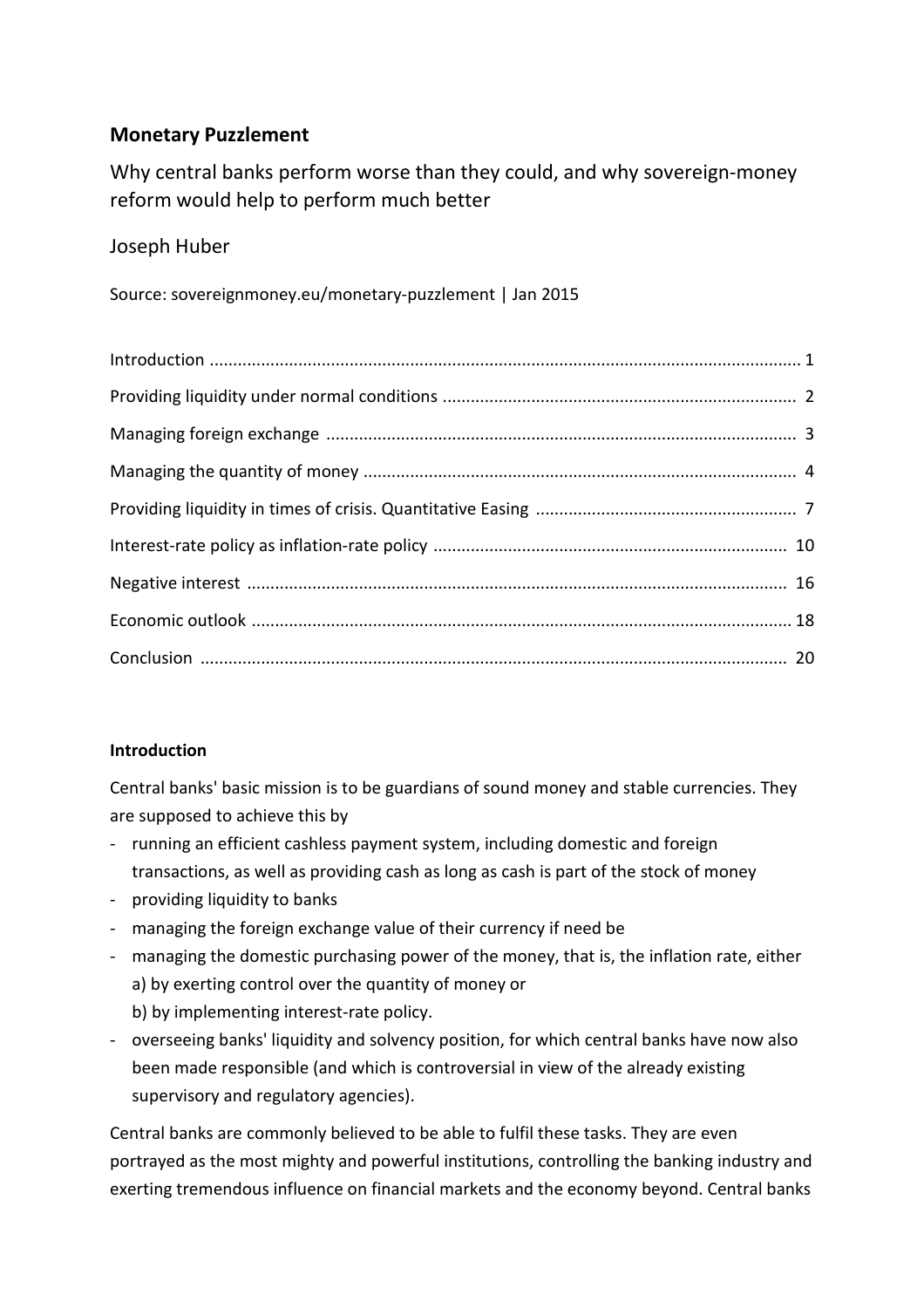themselves are keen to leave no doubt about their being fully in control of the situation. The following passages try to sketch out what central banks actually can do and what they cannot. As will be seen, central banks do in fact have some power, but much less than is commonly thought. The predominant monetary power is the banks rather than the central bank. So too it is the banking industry rather than the central banks that is to be blamed for the recurrent crises, even though the activities of a country's banks and the national central bank are intertwined.

# **Providing liquidity under normal conditions**

The main reason for having set up central banks since the late seventeenth century has been to provide government as well as the banking sector with a *lender of last resort* that provides cash and credit. The situation has changed in that the national banks of industrial states are now prohibited from acting as the *bank of the state*. Laws such as Art. 123 (1) of the Treaty on the Functioning of the EU, or US Code (Title 12, Chapter 3, Subchapter IX) § 355, interdict central banks from contributing directly to funding public expenditure, for example by the direct buying of sovereign bonds.

This is legitimized on the grounds of two highly biased and empirically untenable assumptions, one being that direct government funding equals inflation, and the other one assuming that government funding by primary bank credit does not. The historical truth seems to be quite different, namely – in the absence of limiting rules and arrangements – that both governments and banks tend to abuse privileged primary credit. Some governments, though, have at times proved to be monetarily responsible, whereas the banking sector always creates an overshooting money supply, resulting in inflation, asset inflation and excessive boom and bust cycles. Even though this is not up for debate here, it shall at least be stated. On balance, the prohibition of central banks from contributing directly to government funding made governments overly dependent on banks, which enjoy being privileged primary credit creators in general and lenders to governments in particular.

Central banks still deliver their annual profit to the national treasury, or much of it, depending on the ownership structure. Equally, central banks still run current accounts for public bodies, but have stopped doing so for companies and households. A central bank thus now acts as a pure *bank of the banks*. The central banks' function of lender of last resort to banks has in the process been subject to important changes.

In the first instance, present-day money systems are based on bank credit. A deposit – that is, money in a bank account, or bank money for short – is not created by depositing cash, but by crediting customer transaction accounts whenever banks make loans, admit to overdrafts, buy bonds, stocks and other securities or buy real estate and other tangible assets. Coins and notes have become residual means of payment, representing 5–18% of the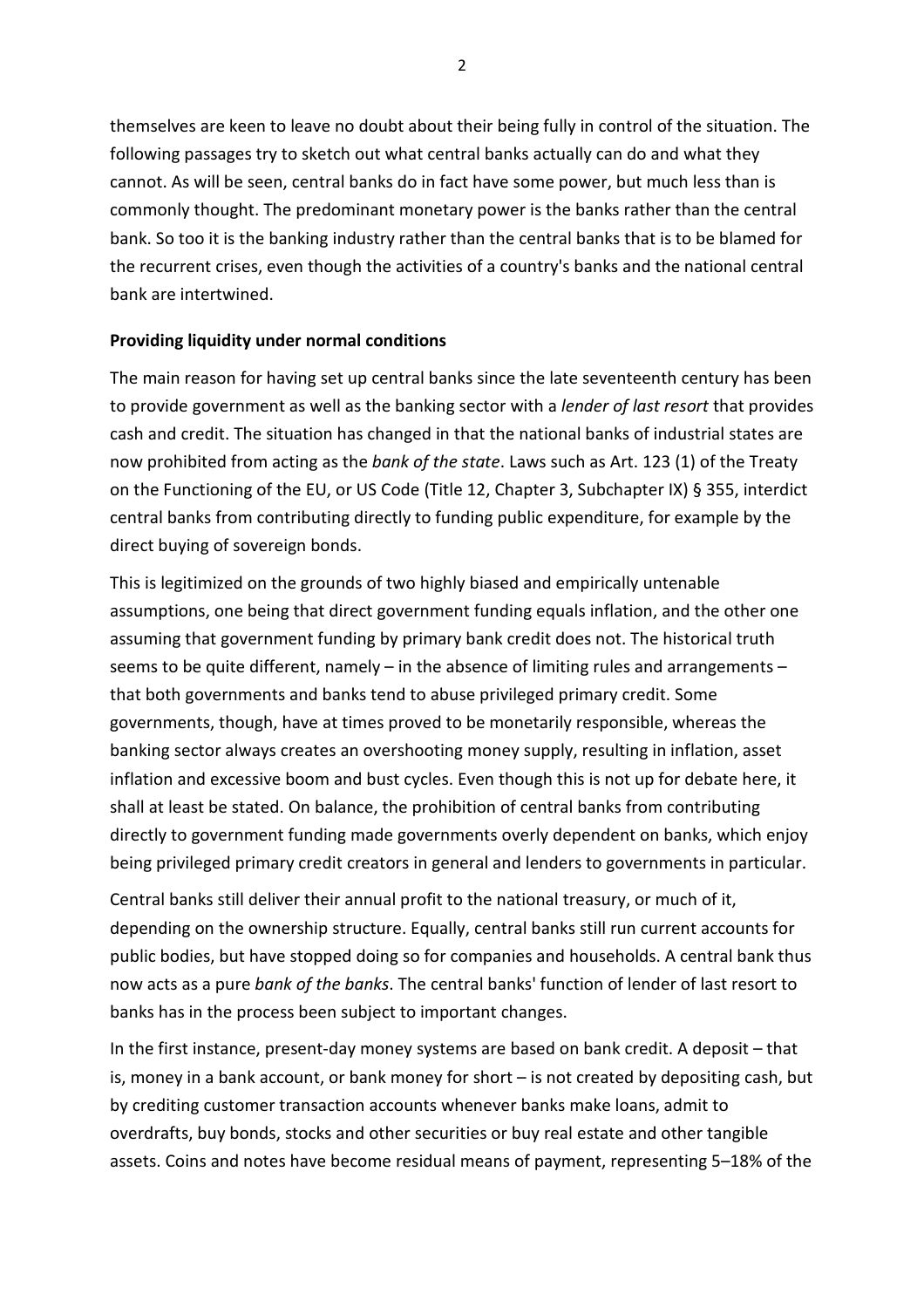stock of money (M1). The cash is exchanged out of and back into the originally non-cash money supply.

In order to carry out the payments related to banking transactions, including the payments carried out on behalf of customers, banks still depend on obtaining means of payment from the central bank in the form of coins, notes and reserves, the latter representing non-cash central-bank money in a bank's account with the central bank. However, when granting credit and carrying out other banking transactions, banks do not bother too much about cash and reserves. They make their deals in the first place, and then look for cash and reserves thereafter, if need be. In actual fact, the process is *not* led by the central banks. The initiative is with the banks. This is to say that banks do not, as the reserve position doctrine has it, multiply a base of central bank reserves given before the fact. The real process is the reverse. Central banks re-finance after the fact a fraction of the bank money that the banks have created beforehand. As a result, the banking sector determines the entire money supply. Central banks always accommodate, because otherwise the flow of payments, and thus the entire financial and real economy, would stall.

The amounts of cash and reserves that the banks need to carry out payments represent only a fraction of the existing stocks of bank money, hence the term fractional reserve banking. The reasons are, firstly, that at any point in time only some part of the bank money is transferred or withdrawn in cash; secondly, that the outflows and inflows of cash and reserves largely offset each other, the more so the bigger a bank is; and thirdly, that payments on behalf of customers and proprietary payments of a bank are carried out via the same central-bank account of a bank. As a result, the reserves that European banks need to have available just amount to 2.5% of the circulating stock of money-on-account. The 2.5% consists of 1.4% cash for the ATMs, 0.1% liquid payment reserves (excess reserves) and 1% obligatory minimum reserves (in Japan 0.81%; in the US 10% minus cash in bank vaults). Minimum reserve positions, according to the unreal money multiplier model, are supposed to restrain the banks' credit and deposit creation. They are non-available under any circumstance – and utterly pointless as banks have the pro-active lead and central banks always feel compelled to accommodate. Thus, the central bank as *lender of last resort* to banks has become, say, the *anytime fractional refinancer* of the banks.

# **Managing foreign exchange**

As regards managing the foreign exchange value of a currency, a central bank can be effective to a certain extent, the more so if it is the guardian of one of the few international trading currencies or some other respected currency that business partners are prepared to accept.

A central bank can influence the foreign exchange value of its currency by way of buying its own currency in order to defend it against depreciation; or by selling own currency in order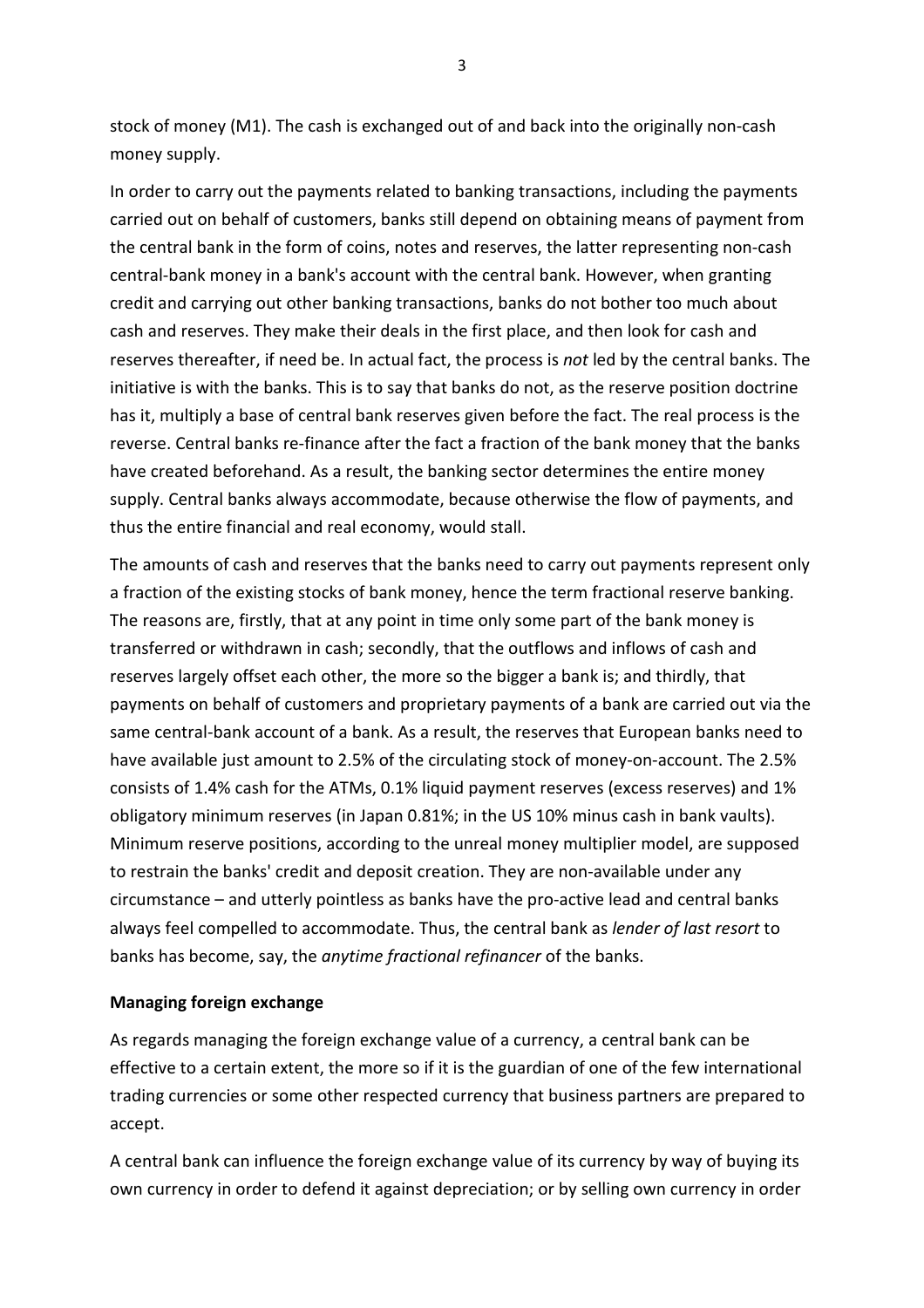to intervene against appreciation. The first case (selling foreign currencies) presumes to dispose of enough foreign currency reserves. In the second case (buying foreign exchange with own currency) a central bank is always liquid since it has legal sovereignty over its currency. This, however, is subject to the reservation that foreign partners accept a respective currency; which in turn presupposes that the currency is not overly inflationary.

If need be, a sovereign central bank might even resort to fixing the exchange value of the currency. This, however, will almost certainly create a split currency, with an official exchange rate, an unofficial rate abroad, and a black market rate at home. This hints at the fact, that even the most important central bank is not in a position to determine fully the exchange rate of its currency and that its respective power, trivial to say, is relatively limited through the web of global interdependencies.

This is meant to be an indication for the need of globally co-ordinated currency policies. It thus should not be misunderstood as an excuse for letting single currencies appreciate or depreciate by 50% or even more in a couple of months – which is certainly one of the most unreasonable and harmful elements in contemporary economies under the influence of unleashed banking ideology. Such fluctuations in the exchange value of currencies are clearly caused by massive forex speculation rather than changing trends in real-economic trade and cross-border co-production.

# **Managing the quantity of money**

Managing the domestic purchasing power of the money by quantity policy is aimed at controlling the amount of money in circulation. The approach is based on the quantity theory of money, one of the oldest and most proven elements of economics.

Quantity theory says that an increase in the money supply enables the actualisation of an economy's productive potentials, whereas if such potentials are lacking, have been fully exploited or are blocked by structural mismatches, an additional money supply will result in rising prices. In reverse, a shrinking money supply will induce deflation, with underutilisation of all the economic factors, in particular labour.

Over the last two to three hundred years, the quantity nexus has been expressed in a greater number of circulation formulas.<sup>1</sup> The most widespread is still the one by Fisher:  $M \times V = P \times T$ , meaning that the quantity of money (M) multiplied by the velocity of circulation (V) equals all money transactions, or the average price of all transactions (P) multiplied by the number of transactions (T). In the twentieth century, quantity theory and monetary quantity policy were especially promoted by the early Chicago School (which developed the Chicago Plan for 100%-reserve banking), Irving Fisher (who developed the plan for 100%-money), and lateron Milton Friedman and the monetarist school (referring

<sup>1</sup> Cf. Humphrey, Thomas M. 1984: Algebraic Quantity Equations before Fisher and Pigou, *Economic Review of the Federal Reserve Bank of Richmond*, September/October 1984, 13–22.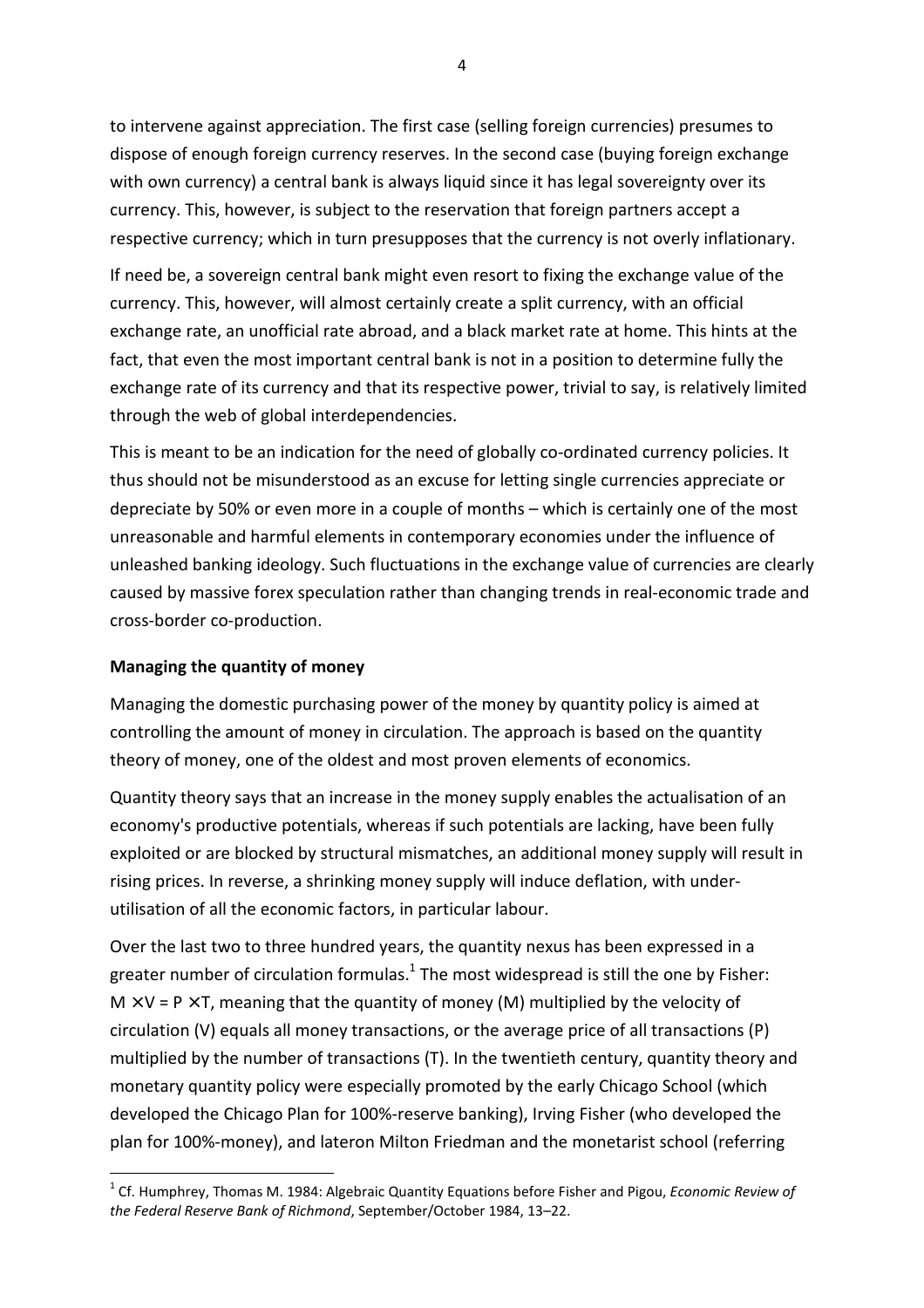here to its neo-quantity position only, excluding the supply-side doctrine for which it also stood).

The kind of quantity theory that these scholars relied on was somewhat traditional in that it primarily referred to the link between a given quantity of money and its effect on realeconomic prices if all other things remain the same. Things, however, change all the time. Any up-to-date quantity theory, historically after Keynesianism and Monetarism, will certainly start from the money supply, but will have to refer to *all* kinds of prices, their impact on each other, and their feedback on the money supply. Beyond the prices of consumer goods, services and producer goods, this may possibly also include asset prices and asset inflation; interest and interest-borne inflation; and wages and wage-induced inflation – all of these also including their deflationary complement. Accordingly, equations of money circulation need to become more differentiated; in particular, they will have to make a distinction between real-economic and financial transactions, including, moreover, a distinction between GDP transactions and non-GDP transactions, the latter relating to financial transactions that do not fund real capital and consumer expenditure (for example, speculative real estate, secondary securities trading, speculative forex trade, derivatives beyond the volume of underlyings).<sup>2</sup>

On account of the strong consumer price inflation in the 1950–70s, the central banks of industrial nations tried to pursue monetary quantity policy until the mid-1980s. The idea was to restrain the overshooting growth of bank money (deposits in M1–M3) and expand the money supply in relation to the economic growth potential, or, respectively, the economic capacity or factor utilisation.

They targeted the money supply as measured by M1 (the amount of cash and bank money) and M2/M3 (M1 plus savings and time deposits and similar items). They tried to attain the respective quantity target by implementing reserve positions. According to the thenpredominant multiplier model, minimum and excess reserves were considered to be the monetary base that determines the maximum multiple of bank money that the banks are able to create. $3$ 

Capacity-oriented monetary policy was basically the right idea. However, it was based on a false premiss and thus the results were disappointing. Year after year, the actual increase in

 $\overline{\phantom{a}}$ 

<sup>2</sup> Cf. Werner, Richard A. 2005: *New Paradigm in Macroeconomics*, New York: Palgrave/Macmillan 2005, 185, and Huber, Joseph 1998: *Vollgeld*, Berlin: Duncker & Humblot, 224. A similar approach by Hudson is to introduce a separate FIRE sector (Finance, Insurance, Real Estate) into public-private sector balances. See Hudson, Michael 2012: *The Bubble and Beyond*, Dresden: Islet Verlag. - Hudson, Michael 2006: Saving, Asset-Price Inflation, and Debt-Induced Deflation, in Wray, L. Randall/Forstater, Matthew (eds.) 2006: *Money, Financial Instability and Stabilization Policy*, Cheltenham: Edward Elgar, 104–124.

<sup>3</sup> Bindseil, Ulrich 2004: The Operational Target of Monetary Policy and the Rise and Fall of Reserve Position Doctrine, *ECB Working Paper Series*, No. 372, June 2004. - Häring, Norbert 2013: The veil of deception over money: how central bankers and textbooks distort the nature of banking and central banking, *real-world economics review*, no. 63, 2013.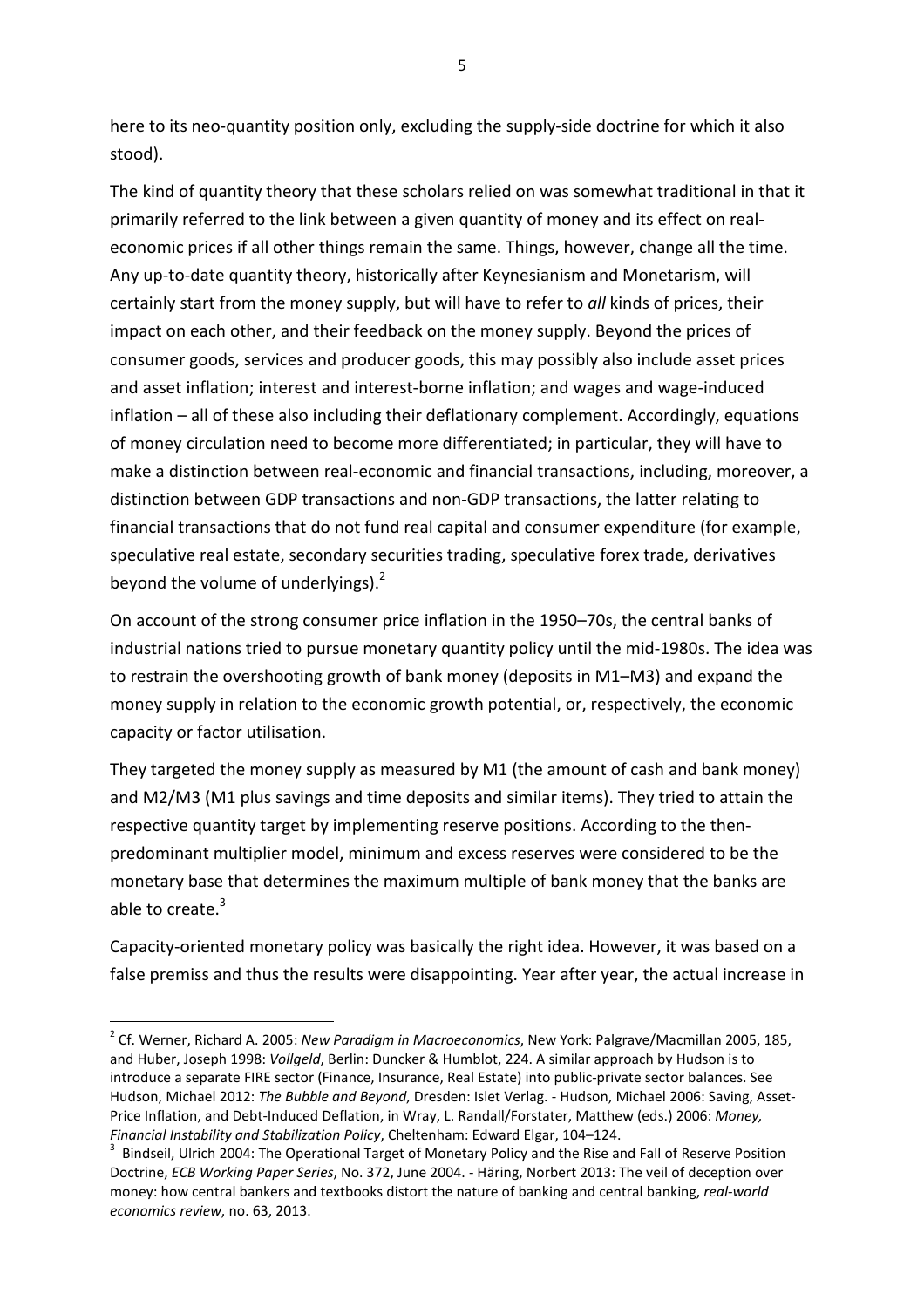the money supply did not relate to the central-bank targets. Central-bank interest rates, as discussed below, did not help either in restraining the banks' primary credit and money creation. Quantity policy under conditions of fractional reserve banking turned out to be a complete failure. The reason for this, the false premiss, is simple and has been explained above. In the present money system, the pro-active and controlling initiative is with the banking sector. Central banks just re-act and re-finance the banks. Banks do not multiply central-bank money. The multiplier is but an abstract piece of arithmetic, a mere computing exercise, not an algorithm that represents a real process. The real process is that central banks refinance after the fact a fraction of the bank money that was created beforehand. They always accommodate the bank demand for reserves and cash. The minimum reserve requirements imposed by the central bank do not make a difference, except, maybe, for the (relatively modest) amount of interest-borne seigniorage which the central bank is able to deliver to the treasury.

At the same time, markets perpetually fail to limit the expansion of an overshooting money supply, which is another problem that many economists still refuse to recognise. They believe in self-regulation, including self-limitation, of money and capital markets. They have always done so, from the banking-school real bills doctrine at the beginning of the nineteenth century up to the present-day financial efficient-market hypothesis. In the real world, however, money has become pure fiat money, most of it created by bank fiat with no anchorage in a real value base. The demand for money can exceed many times the real economic capacity to absorb the money. Whosoever has the private privilege of creating their own money will not stop doing so, partly servicing overshooting demand and partly servicing their own ventures, because the first users of newly created money have an advantage over everybody else coming subsequently in the money circuit. The advantage is cheaper prices or bigger capital gains, while the disadvantages in the form of inflation, bubbles and crises have to be borne by everybody. Banks, in addition, enjoy the advantage of having to refinance their dealings at a fraction of only 2.5% (in the euro) while everybody else has to fund 100% of their expenditures.

About a century ago, when the multiplier model and reserve-position policies were conceived (among others, also by Keynes in his 1923 Tract on Monetary Reform), the belief in effective central-bank control over banks' credit expansion, thus money creation, may have been plausible to a degree. The gold standard still represented the framework for monetary thinking, the credit theory of bank money from the 1890s was not commonly understood, and the share of central-bank cash in comparison with bank money in M1 was about 66–50%. Today, the share of bank money has reached 80 to over 95%, depending on the monetary aggregate in question. Banks' primary creation of their own credit money has become largely independent from central banks, at least under normal business-as-usual conditions.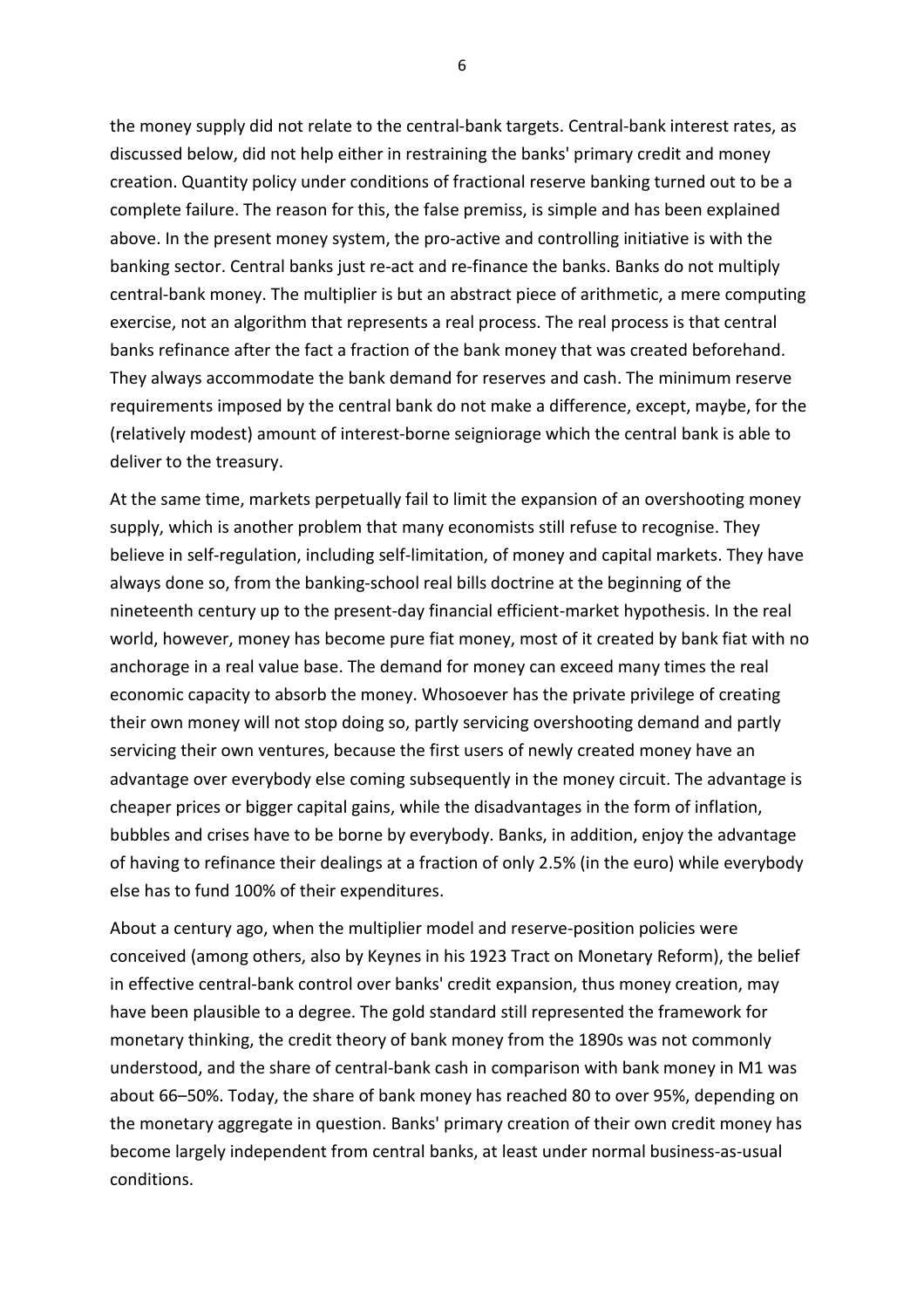The next step towards near-complete independence of banks from central banks would be phasing out cash (coins and notes). The banks are supported in this by technical innovation (electronic cash) and encouraged by the tax office that wants to eliminate paper cash under the table. In addition, policy makers presently going wild for negative interest rates are in favour of phasing out paper cash because customers can try to avoid negative interest by holding paper cash as an alternative to money on account.<sup>4</sup> At the same time, central banks, regulators and lawmakers are slow to understand the potential of e-cash to replace paper cash – e-cash on digital devices beyond bank accounts and bank balance sheets.

#### **Providing liquidity in times of crisis. Quantitative Easing**

The central banks' role as fractional refinancers, subsidiary as it is in normal times, gains enormous importance in times of crisis. Prior to resorting to the central bank, banks normally lend excess reserves among each other on the interbank market. Payment surpluses and deficits are rebalanced in this way. If, however, banks suspect each other of being close to illiquidity and insolvency, they stop lending to each other, and this is the moment when central banks have to rescue individual banks or the entire sector. In a banking crisis – causing, or resulting from, financial-market and real-economic crises or sovereign-debt crises – central banks are urgently needed by banks and can in fact be very effective in keeping banks afloat by providing additional reserves at favourable conditions.

When the crisis hit in 2007/08, central banks started to provide relief to the banking industry through all of the regular operations as well as by taking exceptional measures. For example, the ECB minimum reserve requirement was halved from 2 to 1%, and credit lines were extended at very low interest, since 2009 at 1% in the euro area and about 0.5% in the US and Britain. Refinancing operations, normally undertaken on a short-term basis of two weeks, were offered as Long Term Refinancing Operations of one year or even three years at the same ultra-low rates. M. Draghi, the ECB president, dubbed the latter credit instrument 'Big Bertha', alluding to the long-range cannon in WWI. Various national central banks were permitted by the ECB governing council to give generous emergency liquidity assistance to banks on the national level (i.e. creating additional near-free reserves for them), and the payment system (TARGET2) accumulated structural payment imbalances of up to 700 billion euros (i.e. outstanding debt owed to the national central banks of involuntary euro creditor countries).

As this was not yet enough to still the banks' fears of the toxic assets in their portfolio – that is, non-performing loans and securities, including threatened sovereign bonds of euro member states – the central banks resorted to Quantitative Easing (QE) as introduced in Japan twenty years earlier. The US Federal Reserve, for example, launched three QE programs in 2010 alone. It bought toxic mortgage-backed securities from the public housing

l

<sup>&</sup>lt;sup>4</sup> Recent renowned examples include Larry Summers and Kenneth Rogoff.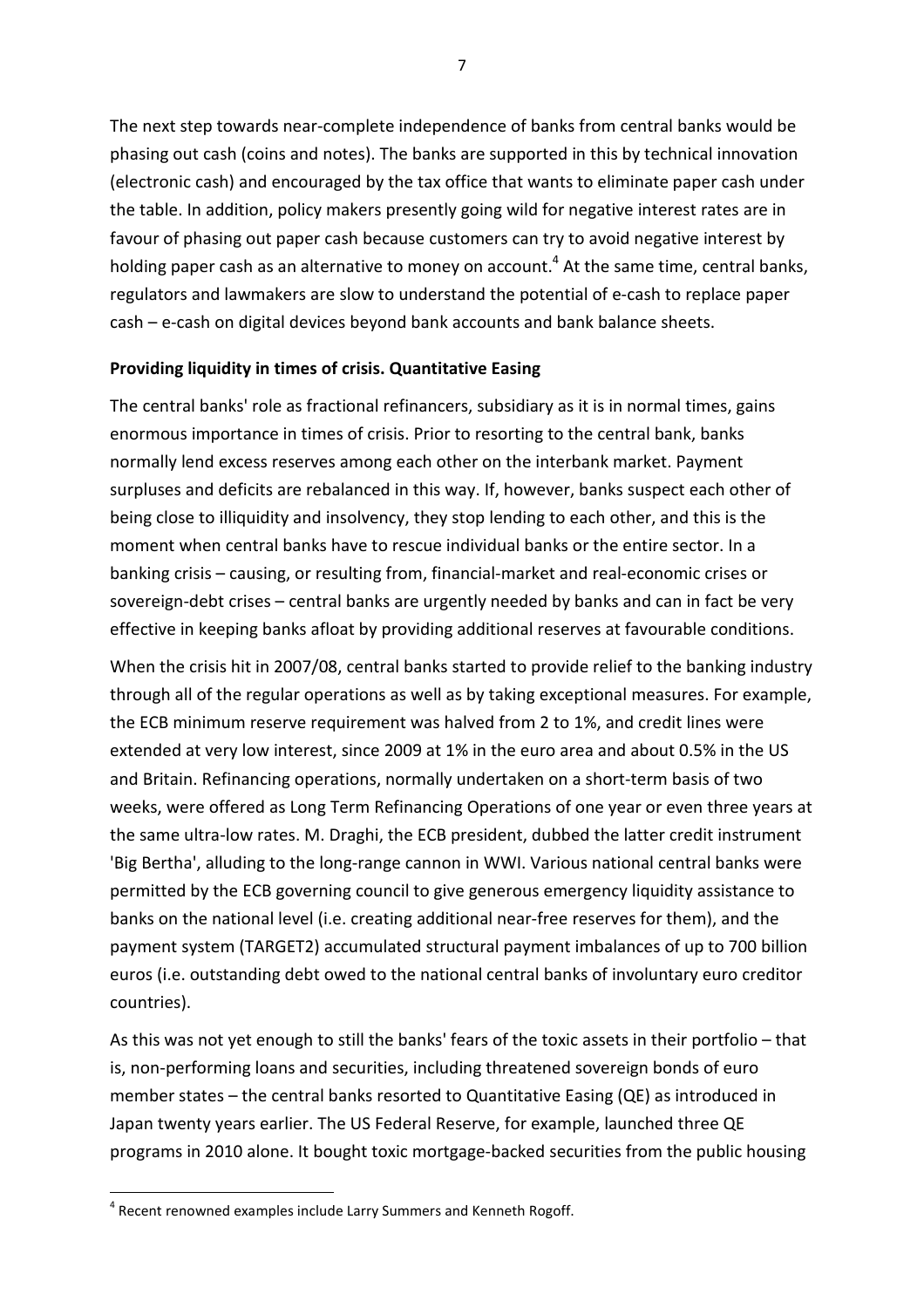financers (Fannie Mae and Freddie Mac) and from Wall Street corporations, and lateron also US Treasury bonds, for hundreds of billions of dollars. The Bank of England ran a similar program from 2009–12. On the whole it created 375 billion pounds in reserves and is now holding 25% of public debt. The ECB started a similar program, called Outright Monetary Transactions, only in 2012 due to resistance from the Bundesbank (that did not want to fight the fire for fear the water flood might cause damage to the burning house). The ECB then bought sovereign bonds on a large scale and holding these over a longer period of time or even until maturity. At present, 2014/15, the ECB has also started to buy commercial paper (corporate bonds), securitised mortgages and other loans from banks as well as sovereign bonds. From 2008 to 2014, the ECB more than doubled its balance sheet (that is, the amount of money provided to the banks), the Bank of Japan's has tripled and the Fed and the Bank of England have increased fivefold theirs.

Many commentators were afraid the expansion of the central banks' balance sheets would result in inflation. However, central banks did not create money for common use, but just reserves in order to stabilise the banks' balance sheets by buying from them downgraded securities and loan packages. The counterside of these papers, which is debt, in particular public debt, was not reduced in the process, but relocated from the banks to the central banks. The hope was that the banks might use some of the reserves to absorb new government bonds, thus stabilising the bond market. The banks, though, were reluctant to make use of those reserves and kept most of them deposited with the central bank for deposit interest. Even when some of the QE money went to non-bank agents (for example to insurers and funds wanting to get rid of various securities), they did not make much use of the liquid money they obtained either. In a crisis, debtors are primarily occupied with paying down debt, while both debtors and creditors shun additional expenditure and new investment.

With regard to buying government debt, Art. 123 (1) TFEU as already mentioned prohibits central banks from direct or primary funding of government expenditure, while Art. 123 (2) allows secondary buying of sovereign bonds on the open market. The latter, though, refers to short-term monetary-policy transactions. With the recent volumes of QE, however, the central banks have obviously felt forced to cross the line into overt monetary financing of governments. This is an observation; it is not intended as a fundamental criticism. Art. 123 (1) TFEU is problematic and needs revision.

As regards the state of emergency from 2008 to 2012, one can say that, had the central banks not engaged in QE, the entire monetary and financial system in the industrial world might actually have collapsed. Nevertheless, this is no general absolution. Seen in a sober light, it is about a regrettable but unavoidable crisis intervention that gives addicts an additional dose of what they are addicted to  $-$  too much credit and debt in spirals of rising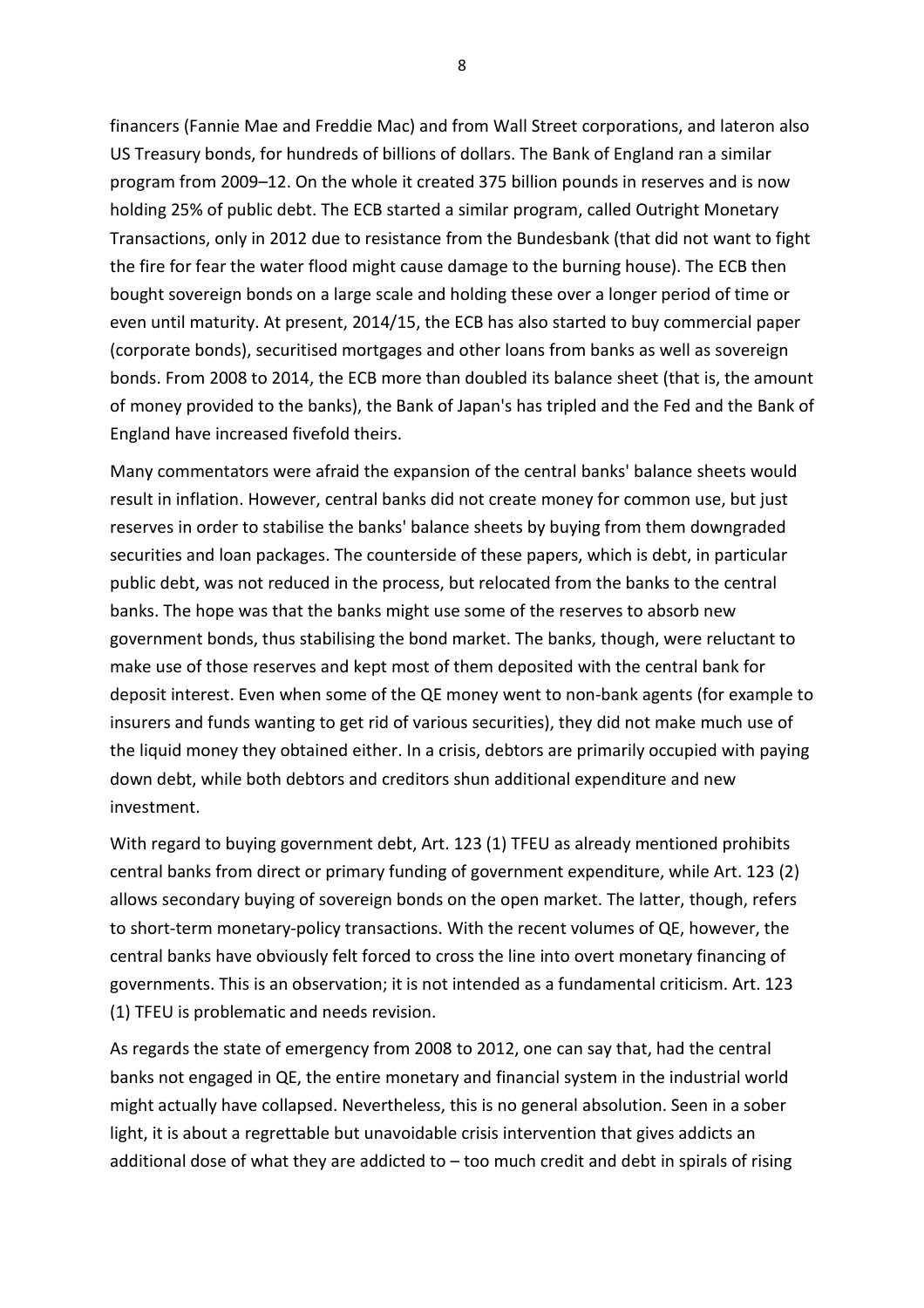expectations, and too much of this in unproductive non-GDP dealings, to the benefit of financial capital revenue at the expense of earned income.

Saying that there is 'too much money around' may sound counter-intuitive, if not cynical; in fact, however, and to put it a little more precisely, the crux of the problem are bubbles of monetary and financial assets and debt, turning into a big overhang of money and debt upon the eventual bursting of a bubble. Fisher's theory of debt deflation still gives a coherent explanation of such a situation.<sup>5</sup> Minsky's financial instability hypothesis (credit and debt bubbles) as well as Keen's inefficient markets hypothesis (including credit and debt collapse) have taken the matter further.<sup>6</sup>

Keynes analysis of the problem in terms of liquidity preference was seen as an alternative approach, while in actual fact it represents a complementary view that focuses on the money and asset side of the problem. Money owners, and the banks as money creators, are reluctant to spend or lend money as long as a crisis does not seem to be coming to an end. Liquidity preference thus is part of the problem. What contributes to its resolution is debt deflation (spelling hardship) or an 'exogenous' short-term stimulus such as, in Keynes's opinion, government deficit spending which injects additional money into the real economy – while adding to the problems of an overshooting money supply and hardly repayable debt levels in the long run (in which, as Keynes famously retorted, we are all dead―so that the deluge will come upon those who happen to be the later generations).

For the time being, in spite of a certain recovery in the US, the central banks find themselves forced to keep up QE policies which are now in their sixth year. They are absorbing debentures of public and private issuers as well as packages of outstanding bank credit, some of these of debatable quality, on a very large scale and in the long term, that is, far beyond the scope of short-term refinancing operations of rather limited amounts of money and on the basis of first-grade securities. The longer the QE policies are going on, the more the central banks become entrapped in acting as the financial industry's bad bank, and becoming, in actual fact, special investment banks and para-fiscal bodies.

The question arises as to whether this is a temporary derogation or a new role of the central banks as 'dealer of last resort'.<sup>7</sup> One might equally say 'large-scale monetiser of public and private debt'. When banks finance, or help to finance, public and private securities, they

 $\overline{\phantom{a}}$ 

<sup>5</sup> Fisher, Irving 1933: The Debt-Deflation Theory of Great Depressions, *Econometrica*, 1 (4) 1933, 337–357. Available at https://fraser.stlouisfed.org/docs/meltzer/fisdeb33.pdf. Today, Richard Koo came forward with the same kind of analysis. Cf. The Escape from Balance Sheet Recession and the QE Trap, Hoboken, NJ: John Wiley, 2014.

<sup>6</sup> Minsky, Hyman P. 1986: Stabilizing an Unstable Economy, New Haven: Yale University Press, pp. 223, pp. 294. By the same author 1982b: The Financial Instability Hypothesis, in: Kindleberger, C.P./ Laffargue, J.-P. (Eds.): *Financial Crises. Theory, History, and Policy*, Cambridge University Press, 13–39. - Keene, Steve 2011: *Debunking Economics*, London/New York: Zed Books, pp. 337, pp. 385. Also cf. www. debtdeflation.com/blogs.

 $^7$  Mehrling, Perry 2011: The New Lombard Street. How the Fed Became the Dealer of Last Resort, Princeton University Press.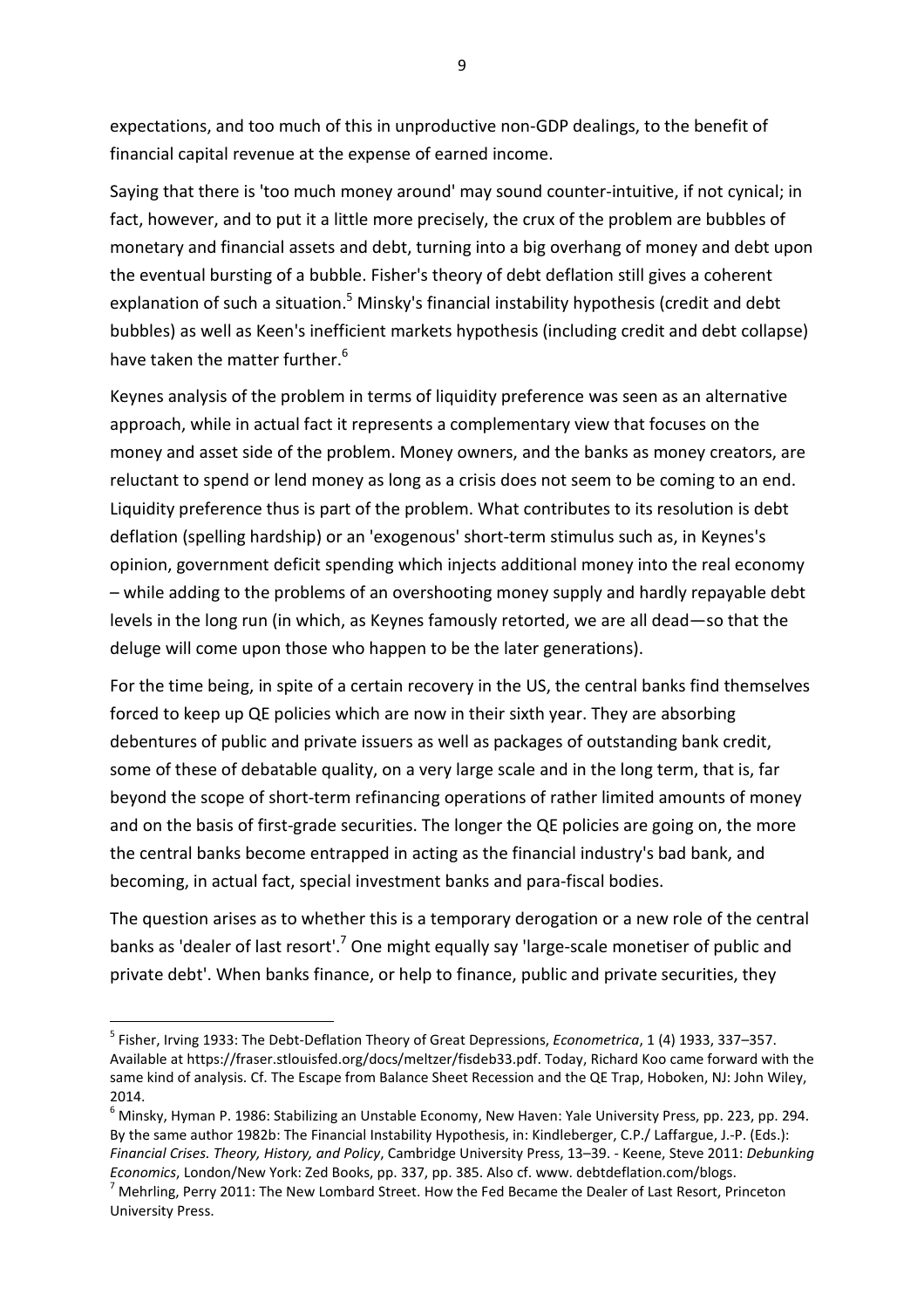create a corresponding amount of bank money, and trigger the creation of additional reserves at a fraction of the bank money. If, however, a central bank buys those securities on the open market from banks and nonbanks, the sellers, more precisely their banks, receive reserves (central-bank money) of the same amount.

If QE would serve its purpose, i.e. stabilising banking and finance while economic recovery would be gaining ground, things may come to a good end and the central banks may even make a good bargain if there are regular payments of interest and redemption. The example of Japan, however, that is in stagnation for over twenty years now is not very encouraging in this respect. What happens with a central bank that has to devalue or write off many of its assets?

For ECB balance-sheet losses, the euro member states are liable according to their share in the ECB capital (resulting from the size of population and GDP). Insofar as losses were caused by the sovereign bonds of euro member states, these bonds would in fact become 'eurobonds' with communitarised liability. Rather than being about 'solidarity' this is about subsidising bad investment of MFIs and bad housekeeping of governments. The no-bail-out rule of the Lisbon Treaty would be flouted once more. Message: Big money is above the law. Moreover, such intergovernmental loss compensation would result in extinguishing money at the worst possible moment when governments would do better to spend the money on real-economic purposes.

# **Interest-rate policy as inflation-rate policy**

To return to monetary policy in business-as-usual times, the reserve position fallacy of former decades was not officially admitted to, but monetary quantity policy was abandoned as a matter of fact. Since around 1990, central banks have stopped pretending to control the money supply. They have, however, thrown the baby out with the bathwater by downgrading the importance of the quantity of money, not officially, but again as a matter of fact. Central banks have completely shifted to interest-rate policy, whereby the target is no longer the money supply but the rate of consumer price inflation.

This too can be interpreted as being aimed at managing the domestic purchasing power of the money. But the link between the money supply and inflation/deflation has analytically and in the policy pursued been removed, or made implicit, respectively. One justification for this was empirical findings allegedly showing a dwindling correlation between monetary aggregates and consumer inflation. Such results can be obtained as statistical artefacts, for example, by starting from the wrong aggregates, not considering the difference between active and inactive money, and, above all, by not including asset inflation. As soon as these aspects are included, the correlation arises as ever before. There is certainly no synchronicity of the cyclical amplitude. But most of the time there is a correlation of rhythm or length, including some time lag between additions to the money supply and the inflation rate.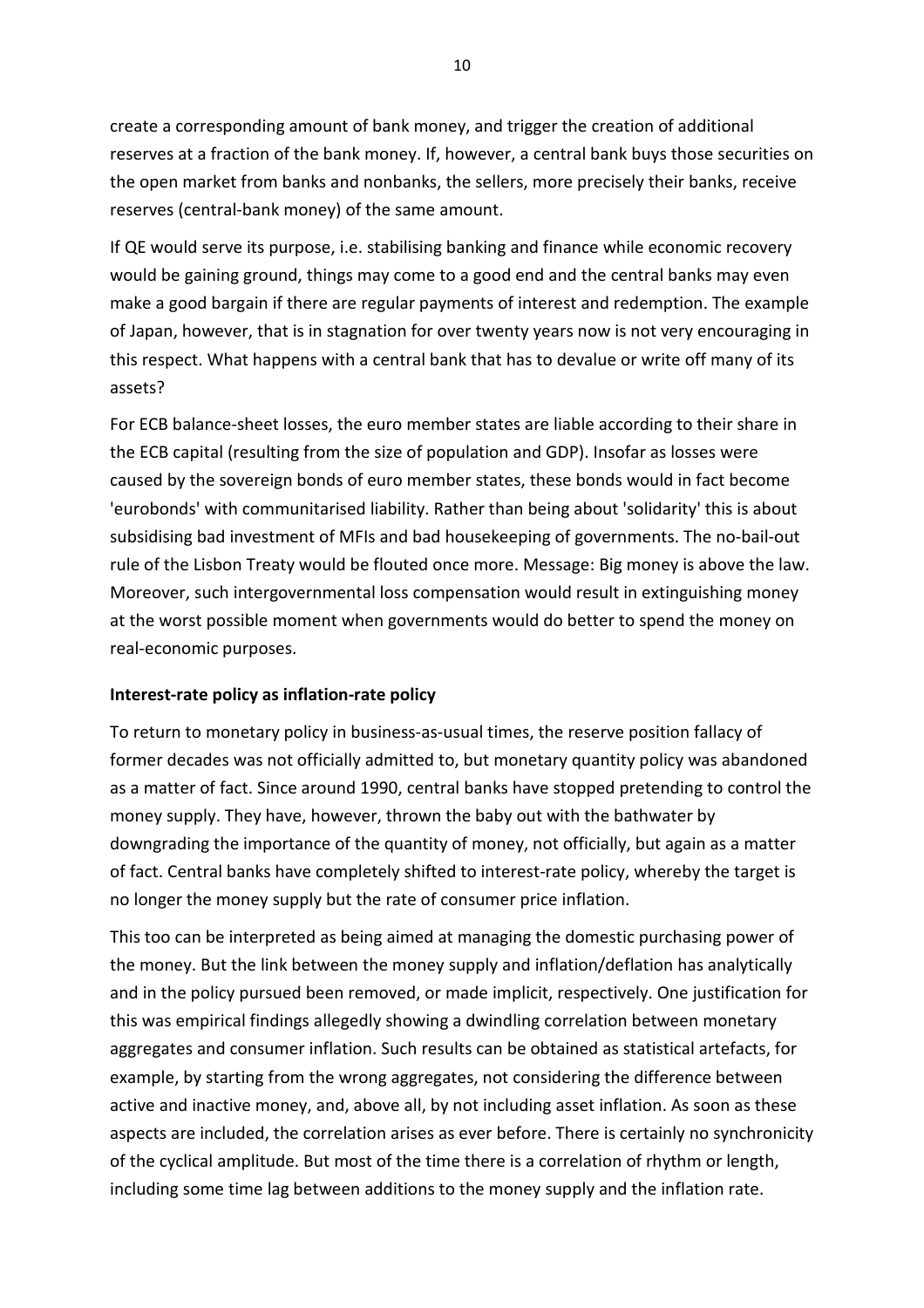Since about 1980, an increasing share of the money supply (which kept expanding in disproportion to GDP) went into non-GDP financial transactions. This caused the upsurge in investment banking and the wave of 'innovative products'. Private mortgages in many countries and sovereign bonds in almost all countries also contributed to creating oversized credit and debt bubbles.<sup>8</sup> Initially, the bubble burst in the US subprime crisis. This triggered the transatlantic banking crisis, which in turn evoked the euro-area sovereign debt crisis. During the 10–15 year run-up to the crisis, the growth rate of the real money supply in oldindustrial countries was from two times to four times higher than the growth rate of nominal GDP. Consumer inflation thus has to a considerable extent been replaced with asset inflation.

Neglect of asset inflation by economics and its exclusion from monetary policy is no longer defensible. Asset prices are monitored by the central banks, maybe even analysed in terms of asset inflation, but not taken into account in the policies pursued. Mainstream economics is not particularly interested in asset inflation, or even denies its existence. If house or share prices go through the roof, the owners rejoice and do not want to hear about 'money illusion' or similar unfortunate facts. Disequilibrist theories of financial cycles and crises have so far been the domain of 'heterodox' economists. As a result, doing something about asset inflation was not, and still is not, part of the central banks' mandate – supposing that they could effectively do something about it under present-day conditions, which must be doubted, in the case of asset inflation no less than with regard to consumer inflation.

The shift towards asset inflation did not put an end to consumer inflation. During the 10–15 year run-up to the banking and debt crisis, consumer inflation (included in nominal GDP) grew as much or even twice as much as real income (price-deflated real GDP). Central banks have taken credit for bringing consumer inflation down in the 1980s to what they consider to be the desirable grease rate of about 2%. In actual fact, however, this was due to a number of factors other than the central-bank interest-rate policy. The major contribution came from globalisation, or say, deregulation in the sense of removing barriers to the international flow of goods and capital. This created bigger markets with deeper and more flexible transnational chains of production, which are more adaptive to changes in demand. The constellation also included tougher price competition accompanied by gains in productivity. Even shocks of strongly increased demand, for example from Eastern Germany when the communist regimes imploded, were easily absorbed without causing notable

<sup>&</sup>lt;sup>8</sup> With regard to credit and debt cycles, and in addition to the writings by Minsky and Keen as already quoted, also cf. Schularick, Moritz / Taylor, Alan M 2009: Credit Booms Gone Bust: Monetary Policy, Leverage Cycles, and Financial Crises, 1780–2008, *National Bureau of Economic Research NBER, Working Paper* 15512, www.nber. org/papers/ w15512. Paper publication: *American Economic Review*, 102 (2) 1029–1061. - Reinhart, Carmen M. / Rogoff, Kenneth S. 2009: This Time is Different. Eight Centuries of Financial Folly, Princeton University Press. - Ferguson, Niall 2008: The Ascent of Money. A Financial History of the World, London/New York: Allen Lane. - Kindleberger, Charles P. 2000: Manias, Panics, and Crashes. A History of Financial Crises, New York: Basic Books. First edition 1978. - Kindleberger, Charles P. 1993: A Financial History of Western Europe, New York: Oxford University Press.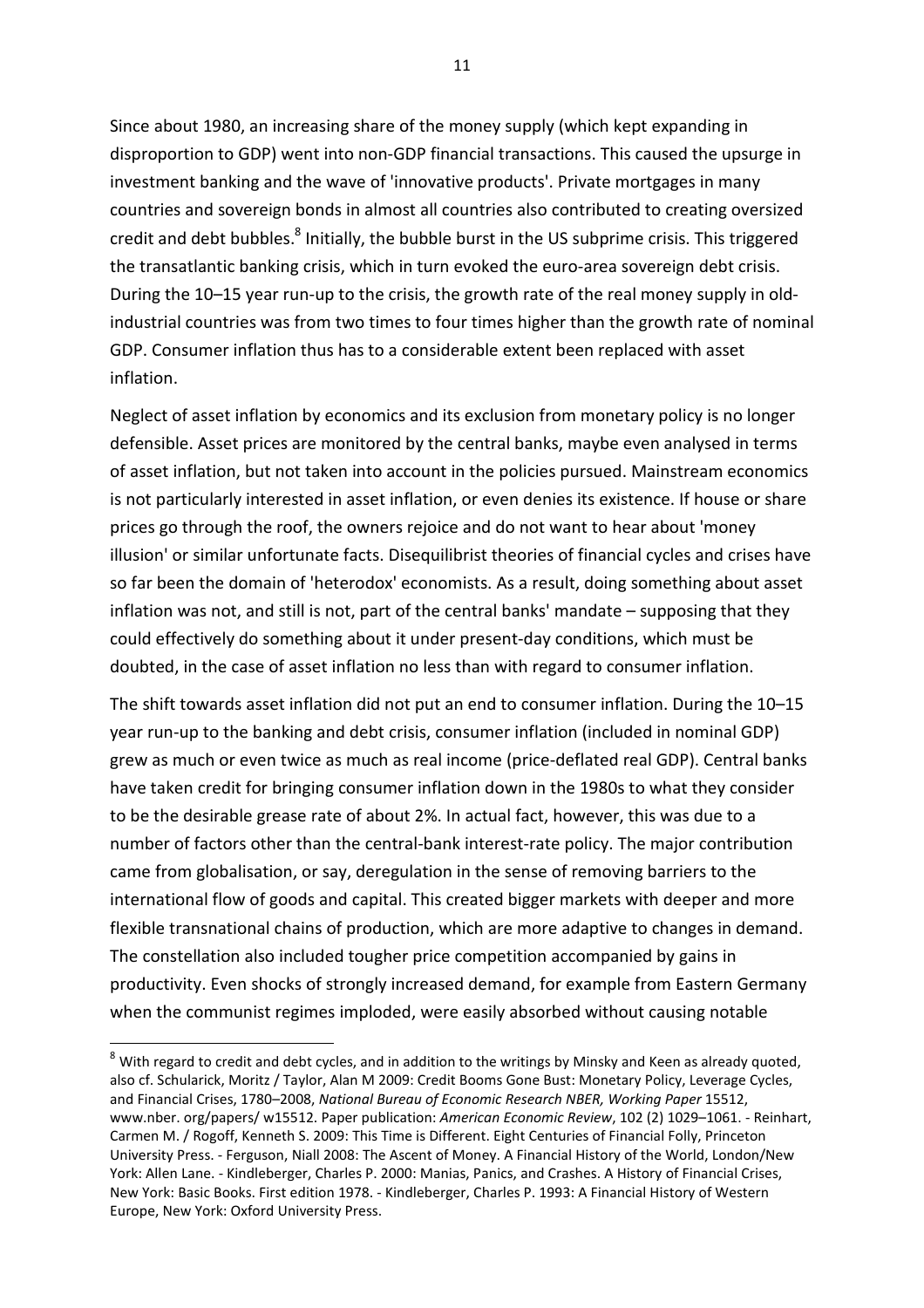consumer inflation. In advanced countries, furthermore, there has been a shift in consumer demand from standard mass merchandise to high-end goods and services. These are part of lifestyle-related consumption and absorb much money (and do not seem to be adequately represented in the model households of national statistical offices).

Finally, the shift towards investment banking and financial-market dealings involved growing participation of the middle classes. The usual circumscription for this, sounding rather harmless, is that aging societies are saving more. The thing is that older and younger middleclass people alike put more of their disposable money in financial-market dealings. The notso-harmless side of this includes increased financial instability as well as growing inequality and segmentation in the social distribution of wealth, work and income.

Central bank interest-rate policy – for good or ill – has contributed to all this much less than is commonly assumed. It must be seen that the only interest rates that a central bank can definitely pin down are its own. It cannot set interest rates in capital markets and financial markets in general. Interest rates are determined by the dominant players in those markets themselves. Insofar as the availability of money has an impact on this, it is linked to primary bank credit and secondary on-lending of bank money through financial intermediaries, not to central-bank interest rates.

The core central-bank interest rates are referred to as base rate, sometimes also as lead rate. Lead rates, however, do not take the lead in setting interest rates. Likewise, base rates, named after the base money or money base M0 which includes cash and reserves, are not the 'basis' for the deposit and lending rates of bank money, as they are in no way fundamental to defining the entire structure and level of interest rates. Base rates are but the lending rates of the central banks.

The conventional wisdom underlying monetary policy has it that there are transmission mechanisms that would transmit central-bank impulses to the banks, and via the banks to the financial and real-economic markets. How is that supposed to work? As regards quantity policy, the transmission is broken and has been reversed, i.e. the banks transmit their impulses to the central bank.

With regard to interest rates, the situation is not really different. A base-rate guideline such as the Taylor rule clearly indicates that central-bank base rates follow the inflation rate rather than leading its way. The rule suggests that in response to a 1% increase in inflation a central bank should increase its base rate by about 1.5%; upon a 1% decrease in inflation, the base rate should be cut by about 0.5%. How this is supposed to correct a deviation from the inflation target of 2% or x% is not exactly obvious.

The interest rates a central bank can influence best are money-market rates, i.e. the overnight rates for interbank lending of reserves, such as the Fed Funds Rate or the EONIA in the euro area. It is often supposed that changes in central-bank rates influence these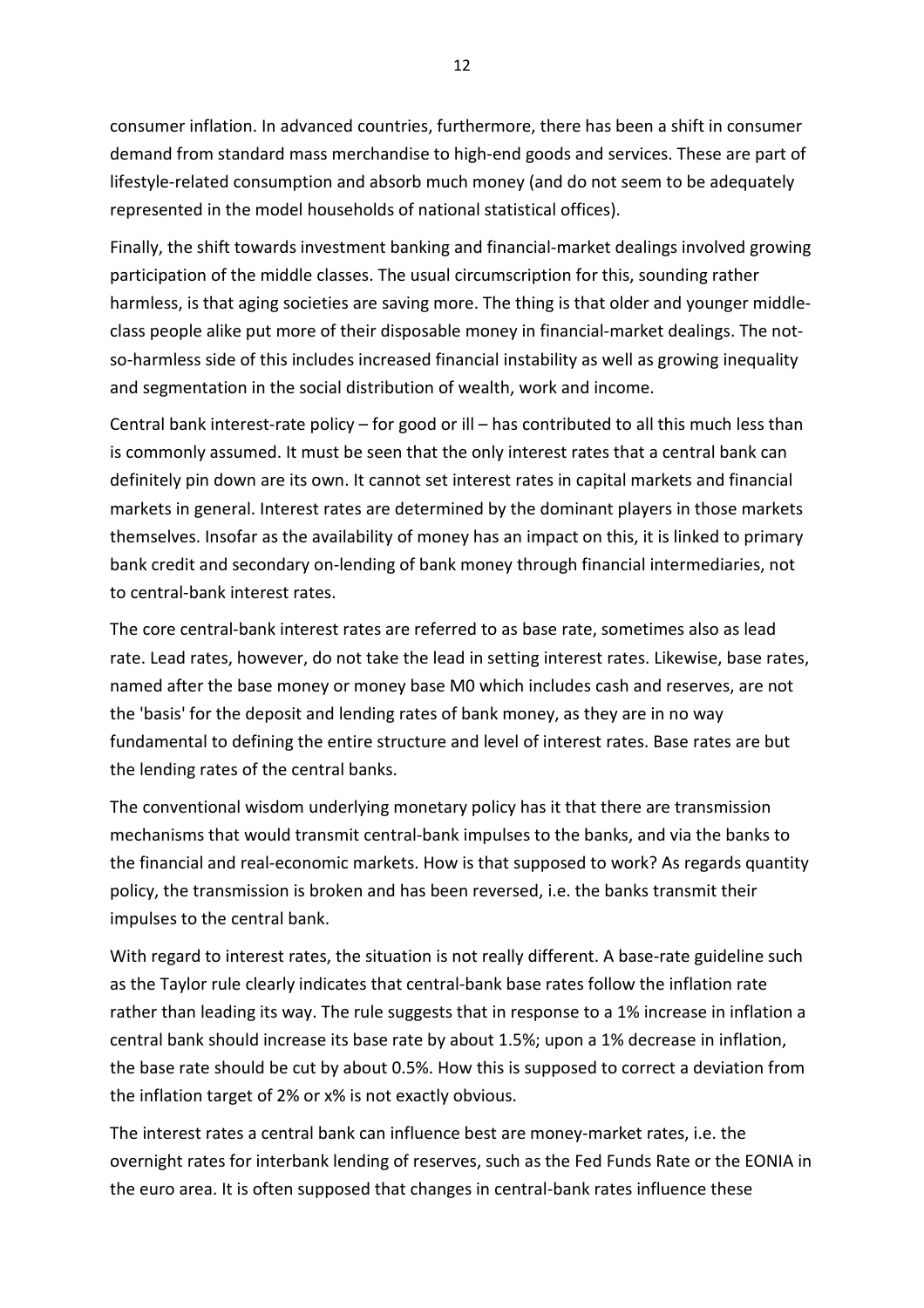interbank money-market rates. But there is no mechanical link between the two. In this connection, the quantity determines the price much more than the reverse, meaning that the volume of available reserves has a stronger influence than the central-bank rates charged for the reserves.<sup>9</sup> Accordingly, the more effective way for a central bank to influence interbank rates is to buy securities (mostly treasury bonds) from banks if the central bank wants to provide banks with additional reserves, which induces lower interbank rates; and to sell securities back to banks if the central bank wants to absorb excess reserves from the banks, which induces higher interbank rates. There is no doubt in this respect that central banks can effectively influence the interbank rate. It should be noted, moreover, that this is an example of quantity policy rather than interest-rate policy sensu stricto and that a central bank, under specific conditions, is able to successfully implement monetary quantity policy.

In the case at hand, however, the question arises: to what avail? What are the wider effects expected to unfold from interbank rates? In particular, how could central bank and interbank rates charged on reserves bring about a desired real-economic inflation rate? The longer one thinks about this, the more numerous are the question marks and doubts that arise.

There are at least four reasons why a transmission effect from central-bank rates to the banking industry and the markets is implausible. Firstly, central-bank interest rates have no short-term effect on banks' credit and deposit creation because the banks' related demand for additional cash and reserves is price-*in*elastic. The facts that have been created proactively have thereafter to be fractionally fulfilled, regardless of the expense. In the longer term, there may be some feedback, but it is unclear to what extent, because, secondly, how should a refinancing rate of 2.5% (EU) or 11% (USA) have a decisive transmission effect on the entire 100%? Thirdly, higher/lower base rates and interbank rates contribute transitorily to lower/higher profit margins of the banks. This is why banks observe central-bank interest rates. Whatever the central-bank and interbank interest rate will be, though, it will not deter banks from creating additional bank money, because the lending interest and expected capital gains are normally much higher than the central-bank rates, interbank rates and deposit rates. Fourthly, and as mentioned already, the central-bank rates do not determine the spectrum of interest rates and the general level of interest. The latter is determined on the markets for financial and real-economic capital. This is why open-market buying of vulnerable sovereign bonds on a large scale has proved to be the most effective measure of central-bank policy with regard to supporting the market value of those bonds and stabilising the interest rates at which they can successfully be offered.

 $\overline{\phantom{a}}$ 

 $9$  Also cf. Richard Werner who holds that capital markets are 'not determined by prices, but quantities – namely according to the short side principle: whichever quantity of demand or supply is smaller determines the market outcome.' New Paradigm in Macroeconomics, Palgrave Macmillan, 2005, 193.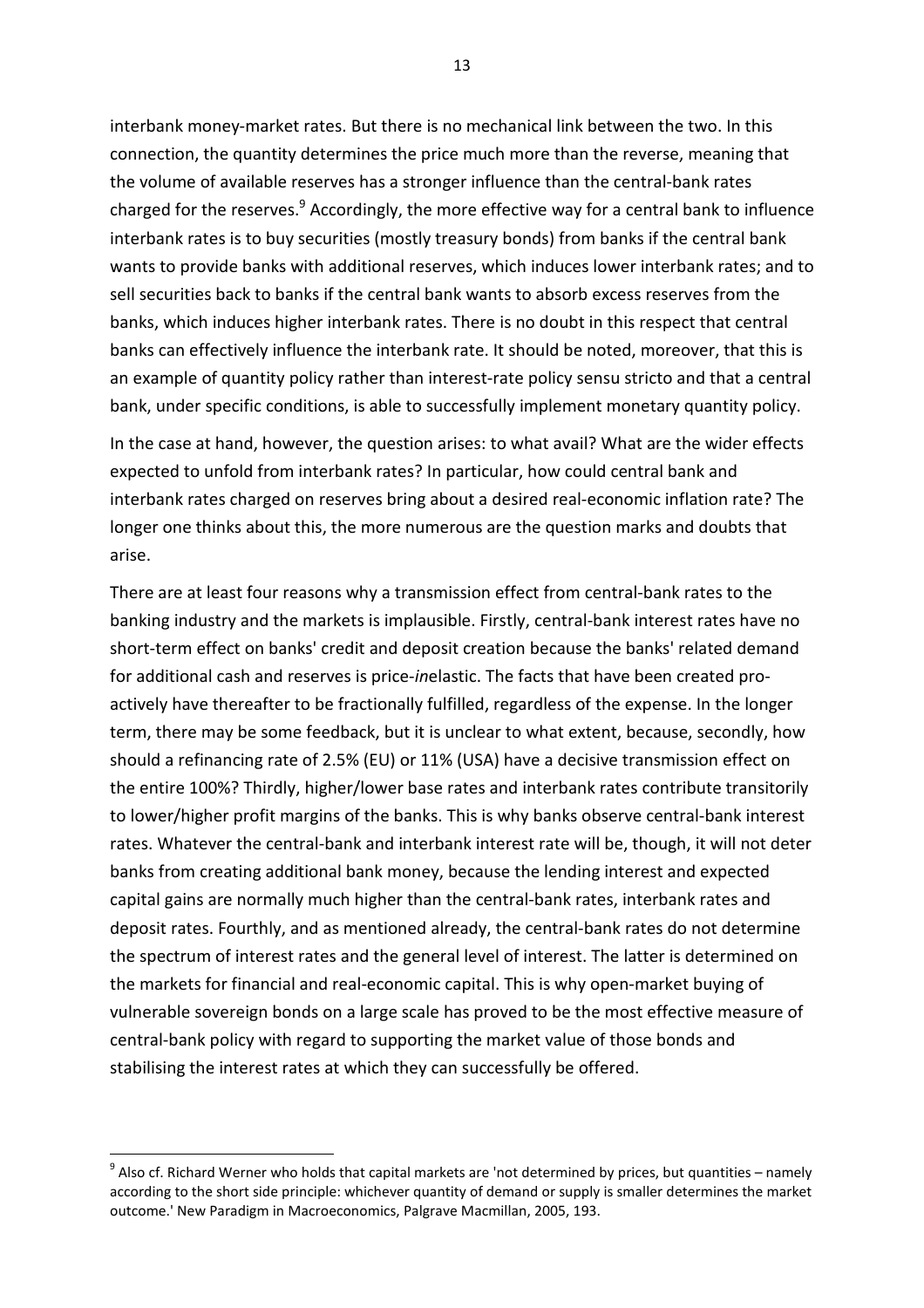Since 2008 central banks have cut their lending interest to between 1 and 0%, and thus clearly below current inflation rates. This has been criticised as outright financial repression – as if the central banks were actually able to control the process, possibly in collaboration with the treasurers who are groaning under the burden of interest payments on high levels of public debt and who certainly welcome low interest on new bonds.<sup>10</sup> More plausibly, however, financial repression, as much as wage repression, are among the normal results of a severe crisis. Rather than being the cause, they are the result of unusually low interest rates in general.

The explanation for the low level of interest rates which is most consistent with the facts thus is the savings glut hypothesis. 'Savings glut', though, sounds rather harmless again and might equally be called 'money glut'. It resulted from the large transatlantic credit and debt bubble which partially burst in real estate, but was provisionally fixed for the rest by the central banks and governments involved, in particular, too, as regards MFI debt and sovereign debt. Left behind is an excess of money supply that has lost, because of the crisis, a corresponding demand for money and many of the previous financial investment opportunities. At the same time, especially in the context of European austerity regimes, the high level of debt is depressing affected economies in a way that there are no impulses for a turnaround either from the demand side or the supply side.

All in all, this is to say that central-bank interest-rate policy can basically be no more effectual than reserve positions were – a conclusion that is in strong contrast to the widespread belief that central-bank lending rates would be an effective instrument for approaching some desired inflation target, not to mention some indirect influence on banks' credit and deposit creation. If this holds true, it follows, furthermore, that central banks do not particularly influence economic growth and employment, not under fractional reserve banking, not in normal times, and not sustainably by emergency measures in times of crisis.

If money is lacking, and central banks were able to inject money into public circulation, the situation would be different. In the present regime, however, the banks are in-between. They are the gatekeepers, deciding on how much new money enters into public circulation at which point in time. The genuine remit of central banks, nevertheless, is the currency and the quantity of money, in particular maintaining the foreign and domestic purchasing power of the money. Wanting to instrumentalise central-bank monetary policy for real-economic goals such as growth and employment has been in the interest of politics. It is supported by Keynesianism and also endorsed, paradoxically, by neoclassical economics which otherwise rejects any kind of interventionism. Central banks, however, do not exert a leading influence on the economic process, they are not even the decisive power in monetary matters. Under today's fractional reserve banking, the overriding monetary power is the banking industry.

 $10$  Hoffmann, Andreas / Zemanek, Holger 2012: Financial repression and debt liquidation in the US and the euro area, *Intereconomics*, vol. 47, issue 6, Nov 2012, 344–351.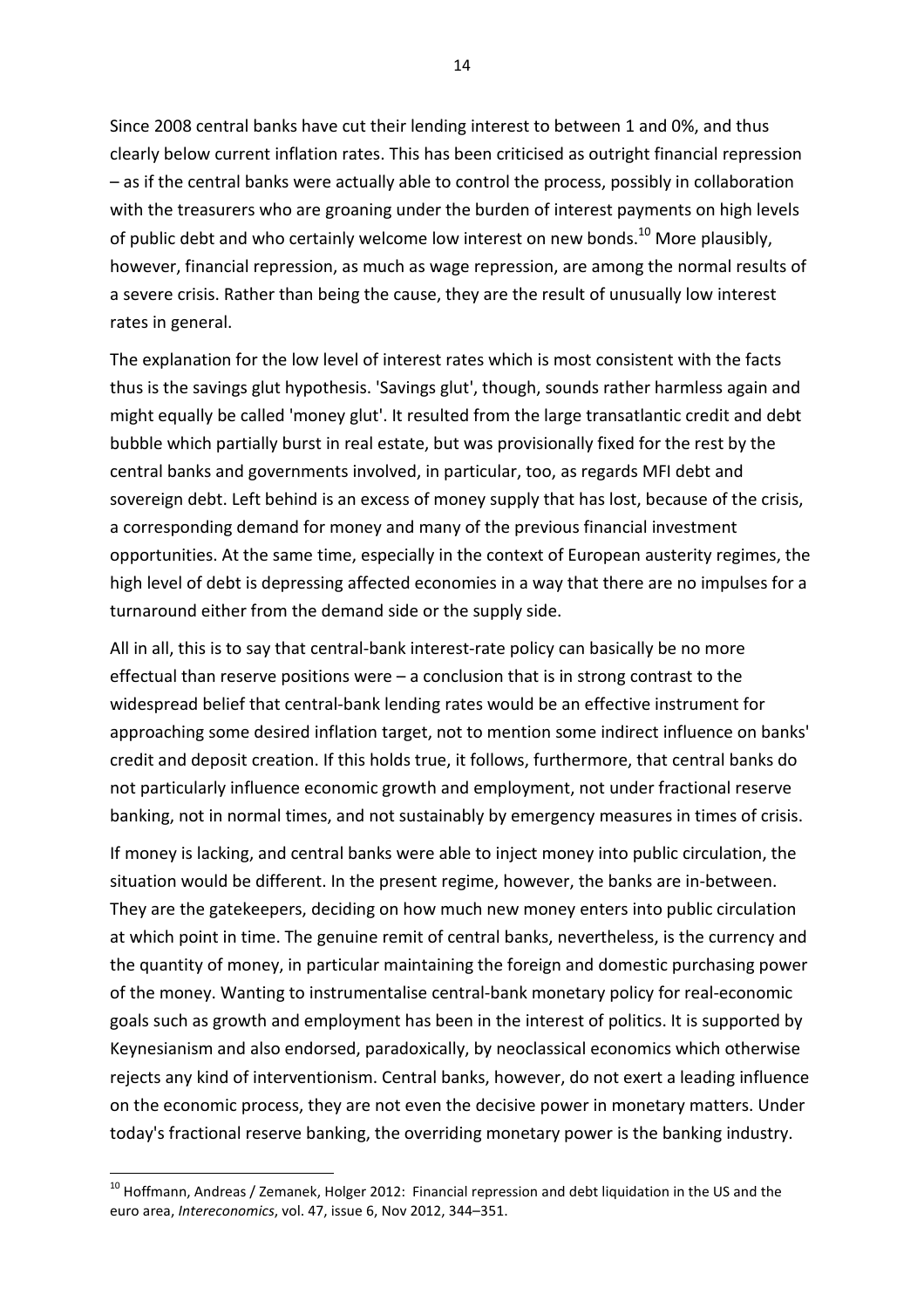Because of the identity of money and credit in the present banking regime, the banks not only decide on loans and purchases of financial items, but in doing so, they determine monetary policy and whether and to what ends money is created or deleted in public circulation.

This being the case, why then do financial markets attach great importance to the decisions of a central bank's governing council? For once, besides independent investment trusts and the insurance industry, the dominant players on financial markets are the banks themselves, in particular investment banking, investment vehicles (shadow banks) and investment trusts under the roof of banks. If things are not going the way the banks would like to see them go, they would have to address themselves. At the same time, though, they lack a clear understanding of their role as monetary agencies, or do not want to know about it for fear of being held responsible. They certainly feel at ease if responsibility is attributed to the central bank or government. To the banks, 'the power of the banks' is a taboo. Quite naturally, they prefer to go about their monetary-financial activities unmolestedly, have the central banks at their service, and can be confident to be rescued by the central banks and governments in the event of a crisis.

The complexity of financial market dynamics is hard to untangle, and individual actors are thus looking for orientation. The many-voiced interpretations of what central bank governors are saying, or seem to be suggesting, and what has or has not been expected by whom, are reminiscent of Kremlinology during the Cold War. Under conditions of uncertainty, everybody longs for indications and for some rule or routine that would help to reduce the complexity and give some behavioural assurance. Consider, for example, the foretelling of the present trend of interest rates. It appears that the markets believe that the central banks are setting the trend. By setting its own base rate, however, a central bank just gives the markets its opinion on whether the trend will or should continue or come to an end. In the absence of anything reliable, it looks as if central-bank decisions on base rates provide an assuring conditioned stimulus, including an element of self-fulfilling prophecy: base rate down, financial sentiment and markets up; base rate up, sentiment scared and markets undecided or down. If such a mental mechanism is established, it has real consequences. That is why 'forward guidance' is not as fluffy as it may sound. One problem, though, is that the veil over the mystery play must not be lifted. Otherwise, everything would dissolve into the thin air whence it came.

The banks are taking their part in that puzzlement. They pretend that an increase in centralbank rates forces them to raise their own lending interest. Under the 2.5% fractional-reserve regime, however, there is no immediate link between the interest rates of a central bank and those of the banks. If a central bank raises or cuts its rates, this does not exert immediate pressure on the banks to do likewise, certainly not 1:1. The crucial point with fractional reserve banking is that banks can *avoid* refinancing costs on about 90% (USA) to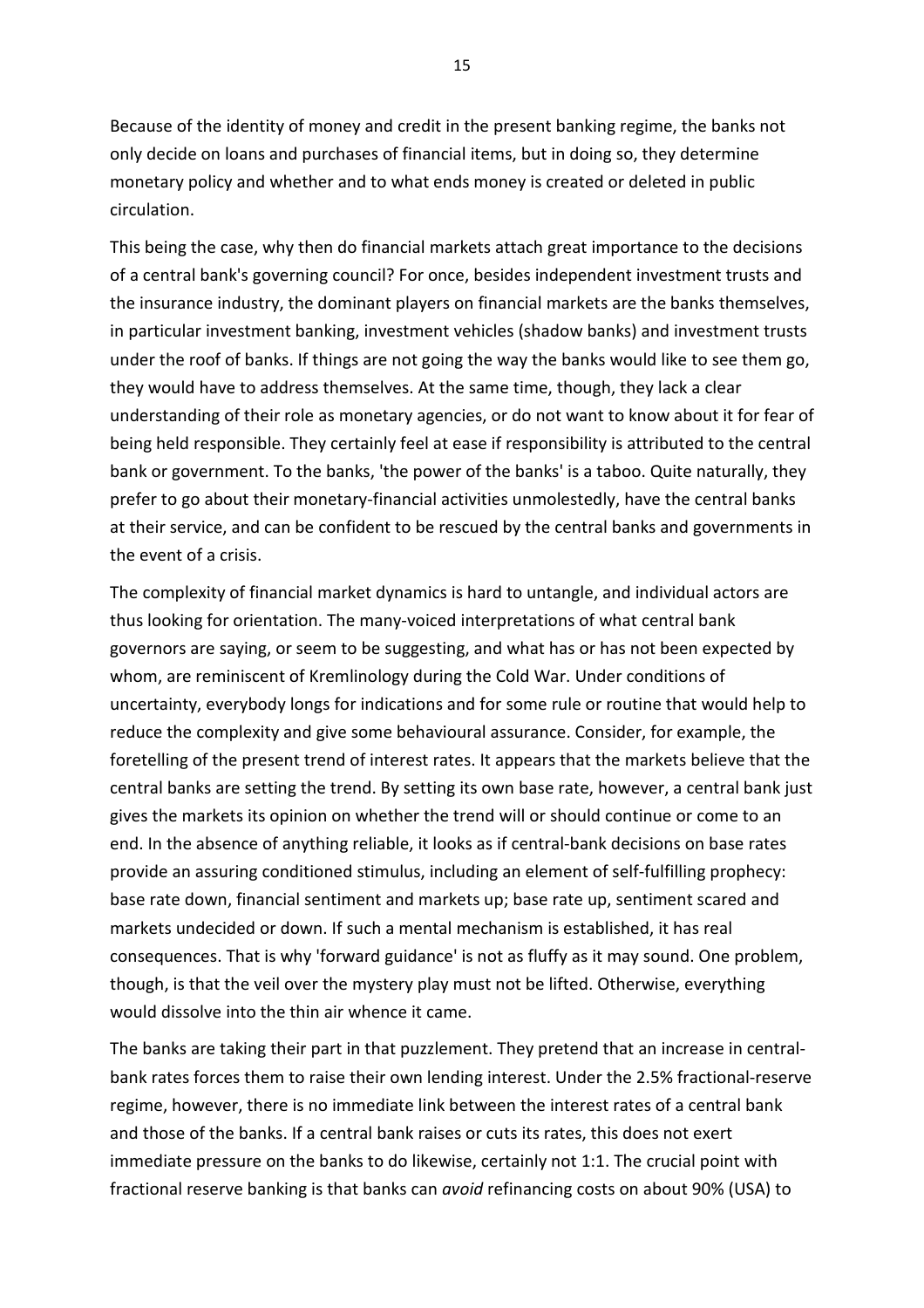97% (EU) of banking turnover. But a rise in central-bank rates is of course an excuse for the banks to raise their lending interest. Remarkably, they are not equally prompt to raise deposit interest, or cut lending interest upon a cut in central-bank interest.

Various banks, on an individual and voluntary basis, have adopted the practice of raising and cutting their overdraft rate in line with the interbank rate (EURIBOR) of three months ago. A clear rule like this may help the banks to avoid annoying queries. They thus contribute to believing in a mechanical 1:1 link between the rates on reserves and the rates on bank money―a link that does not exist in this way.

# **Negative interest**

Exasperated by the experience that flooding the banks with reserves at almost no cost has not brought about the desired effects, the central banks are now opening a last frontier in the form of negative interest rates on banks' excess reserves deposited with the central bank. Banks will no longer receive positive deposit interest on reserves, as was the case until a couple of years ago, and the interest will no longer be about zero, as was the case in the last two years, but banks now have to pay interest to the central bank on holdings of reserves. Presently, the ECB's deposit interest on reserves is at -0,2%.

This is a desperate step, a move by someone running out of options. Negative interest will hardly improve the desolate situation, but it may trigger disturbing consequences. The idea was advocated by experts who seem to cling to the myth of effective transmission effects by which central banks have control over banks. Stepping from zero interest into negativeinterest terrain is reminiscent of upgrading the Basel rules on bank equity from stage I to II to III to IV, increasing in each step the last dose that turned out to be ineffective, in the hope that the next increase might be the final one that helps, while not caring too much about the risk of severe or maybe lethal side effects.

As far as banks need to hold liquid reserves, they have no alternative to holding the reserves in the deposit facility with their central bank where they are admitted to refinance themselves and have access to the respective payment system. For wanting to avoid negative-interest payments on reserve holdings, the banks are expected to activate and spend the reserves they have not used so far, which in turn is hoped to stimulate more farreaching economic activity. Foreseeably, it will not work that way.

Individually, banks can simply return idle reserves to the central bank. In case the banks are in need of reserves for carrying out current payments, including their own loans and investments, the central bank will provide the needed reserves anyway, be this in the form of the intraday overdraft which is an integral part of the payment system (drawing on the marginal lending facility), or by participating in main refinancing operations. In order to prevent avoidance behaviour of the banks, these will now have to pay negative interest also on the non-utilised part of the collateral which backs the marginal lending facility. Most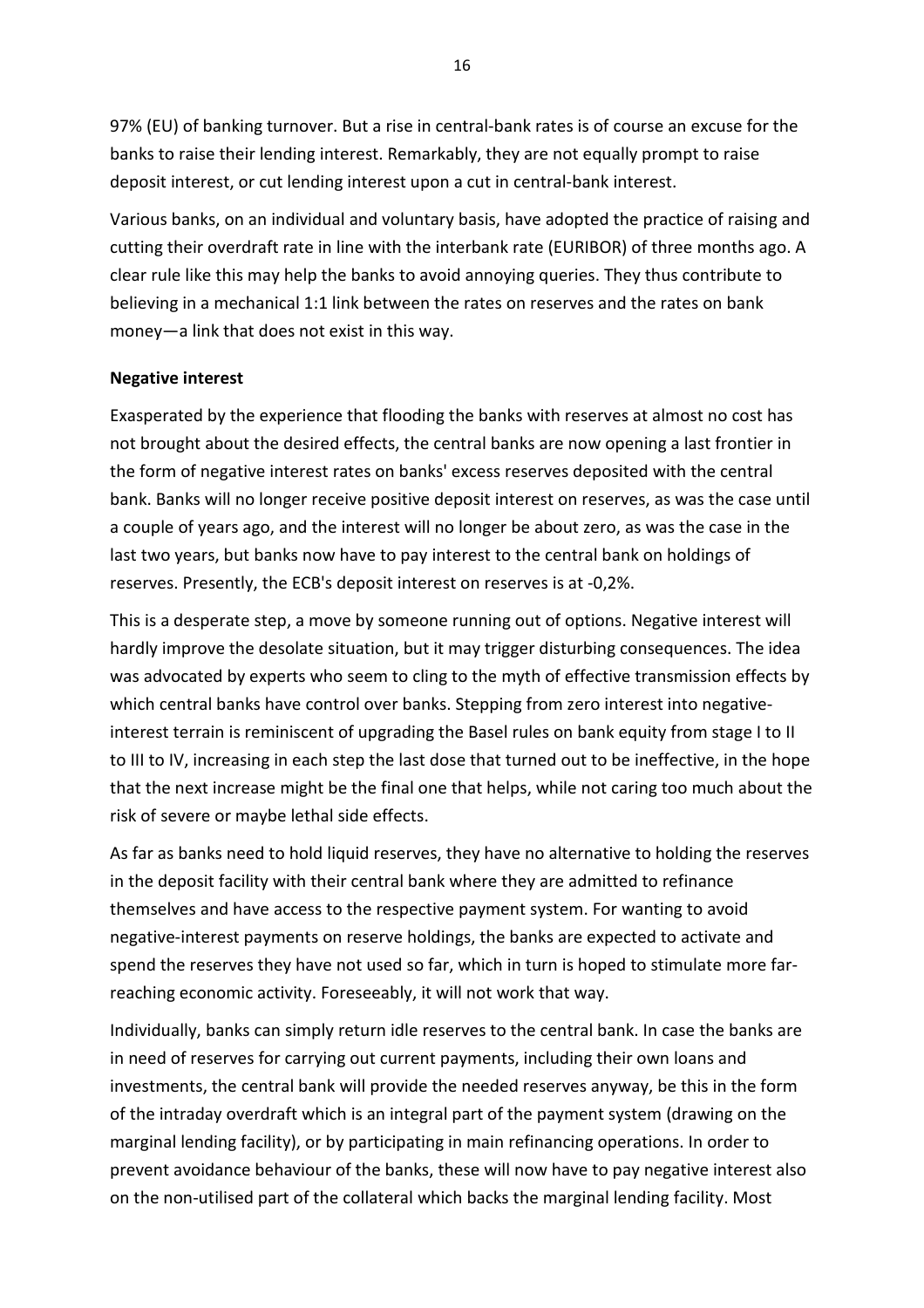likely, in particular as long as the situation has not been cleared up, the banks will react by wanting to reduce turnover to the necessary. At -0.2% negative interest that reaction may still not be very marked. Basically, though, if there is a reaction at all, it is bound to be

counter-productive.

There is another reason for this. From a sectoral or collective point of view, spending reserves on some next best thing in order to avoid negative interest does not make sense, because the outflow in one bank is the inflow in another bank. The entire system of 'cooperative' credit or money creation is based on payments out and in largely offsetting each other. Accordingly, the banking industry in a currency area cannot avoid paying negative interest by spending or lending money. The reserves they expend will come back.

If they feel compelled to do something nevertheless, it might again be to put money into non-GDP financial investment in real estate, stocks or similar, increasing the risk of new bubbles while not helping the real economy. As regards sovereign bonds, banks are not eager to put much money in low-yield or no-yield bonds that are no longer particularly trusted. Above all, banks will continue to be reluctant to lend to firms and households, as firms and households will continue to be reluctant to borrow and invest as long as the economic outlook is negative. As has often been said, in a balance-sheet crisis, the economy will not recover as long as debts have not been paid down or cancelled to a sufficient extent and unsatisfiable financial claims have not been written off.

Ultimately, negative central-bank interest is no different from positive central-bank interest in the sense of following rather than setting the trend. Negative central-bank deposit rates just mirror the crisis-borne deflationary tendencies rather than breaking them. Moreover, rather than initiating a turnaround, negative interest rates might actually contribute to becoming more deeply entangled in deflation. As an instrument of monetary policy, negative interest rates are a mistake.

In the meantime, negative interest on reserves is another welcome excuse for the banks to do likewise and impose negative interest on their customers. For the time being, various individual banks are engaging in this practice, at first just on large business deposits, now also on small private deposits. If the process is not stopped, the new practice will spread across the board. This means that the banks cut their liabilities to the customers to the rate of the negative interest.

Maybe the banks have started in recent years to understand better that M2/M3 deposits are inactivated bank money that does not provide them with liquid payment assets while, in normal times, it costs them deposit interest. Seen from the perspective of a bank, deposit interest represents defensive costs serving to pre-empt a customer outflow to the competition. Such one-sided outflow would send a respective bank into expensive liquidity problems. Retaining their customers allows the banks to carry on with creating additional primary credit without running an additional liquidity risk.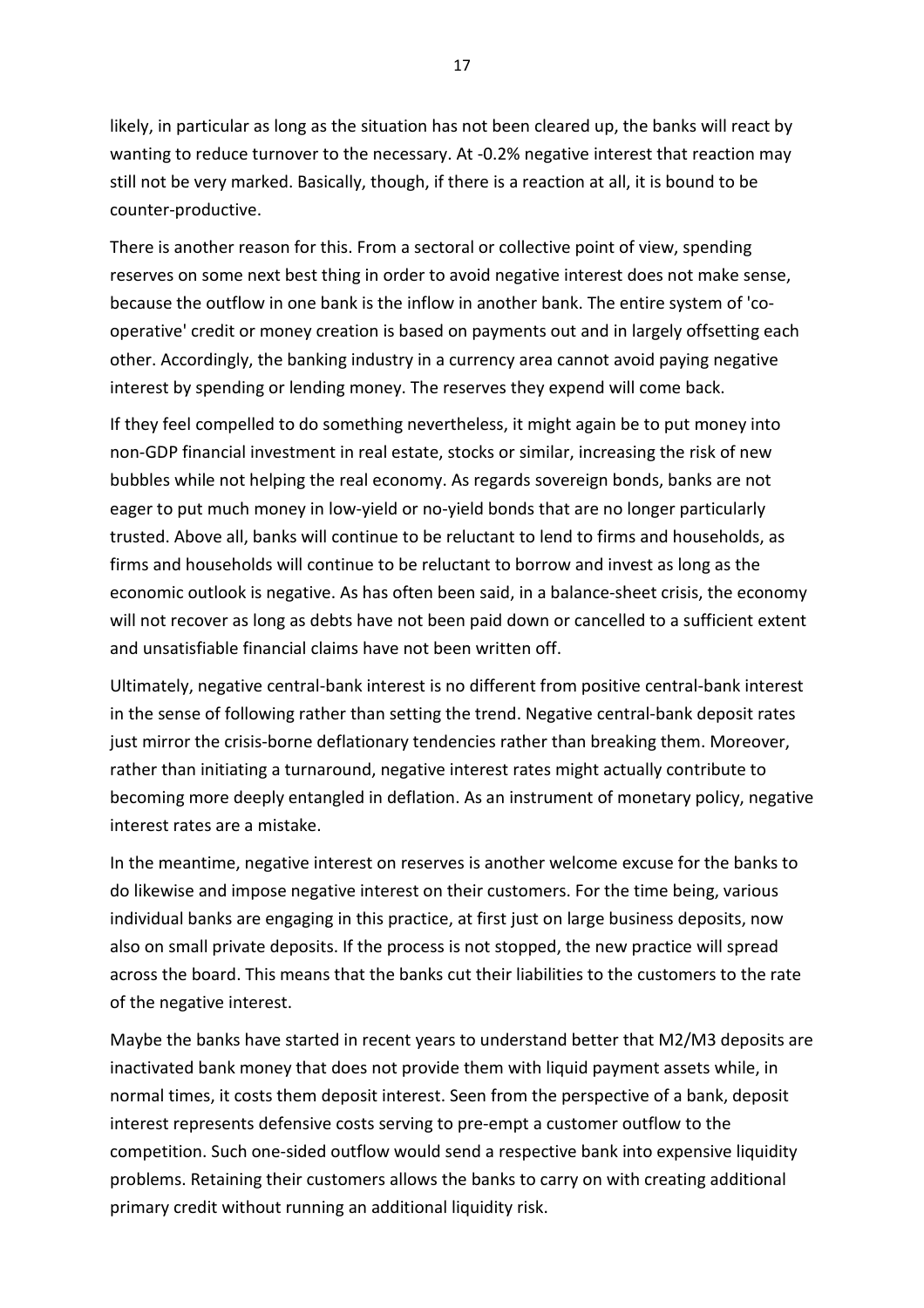As the trend towards very low and even negative interest rates is generally entrenched for the time being, and as banks proceed in step with each other as they do when extending their balance sheets, they can collectively afford to be a little nastier to their customers. Negative deposit interest will save them entries in the loss account (as is the case with positive deposit interest), and it will give them a positive entry in the profit account while reducing their liabilities to the customers to the same amount. As an alternative to negative interest, higher fees for account management add to the profit account in much the same way.

Customers can try to sidestep into cash. This, however, risks resulting in dysfunctional shortages of cash and may even trigger bank runs. Otherwise, it represents an undesirable backslide into costly and clumsy cash-payment practices. The prospect alone will encourage the banking industry to push ahead with driving out cash – which in turn would reduce the remaining minimal central-bank control over banks all the more.

All this is carried out with a technocratic stance, as if it were about a merely functional question. What about property rights and the constitutional responsibility of the state to protect property? Bankers and politicians who are used to commanding other people's money are quick to belittle the effect of negative interest rates by comparing them with losses of purchasing power through inflation, or with having to pay taxes. Such comparisons come close to disinformation.

Inflation, for once, is anything but economically functional. It benefits the privileged creators and first users of money, even if the latter are debtors, but has to be borne by everybody. Deliberately heating up inflation is as illegitimate as deliberately approving of deflation. Paying taxes, by contrast, is basically legitimate, but can of course be both dysfunctional or useful, unjust or just, depending on the tax under consideration and the overall volume of taxes. The comparison with taxes, however, is out of place anyway, because public coffers do not benefit from negative interest. Negative interest on customer deposits redistributes money from the people to the banks. Moreover, it affects the middle classes, businesses and larger companies, which is economically dysfunctional, and reprieves the fortunes of the rich, who have other options than putting much of their money into bank accounts.

If banks want to earn more, they ought to charge positive fees and interest rates. If the markets do not allow this, the banks have to readjust as everybody else. The banking industry has no birthright to maintain above-average salaries and bonuses even in bad times, which they have helped to bring about themselves.

# **Economic outlook**

Crises in the course of business cycles or financial cycles can be described as resulting from over-accumulation of capital, that is, too many claims of financial stocks that can no longer be met by the actual flow of debtors' income, or, say, over-investment and over-supply no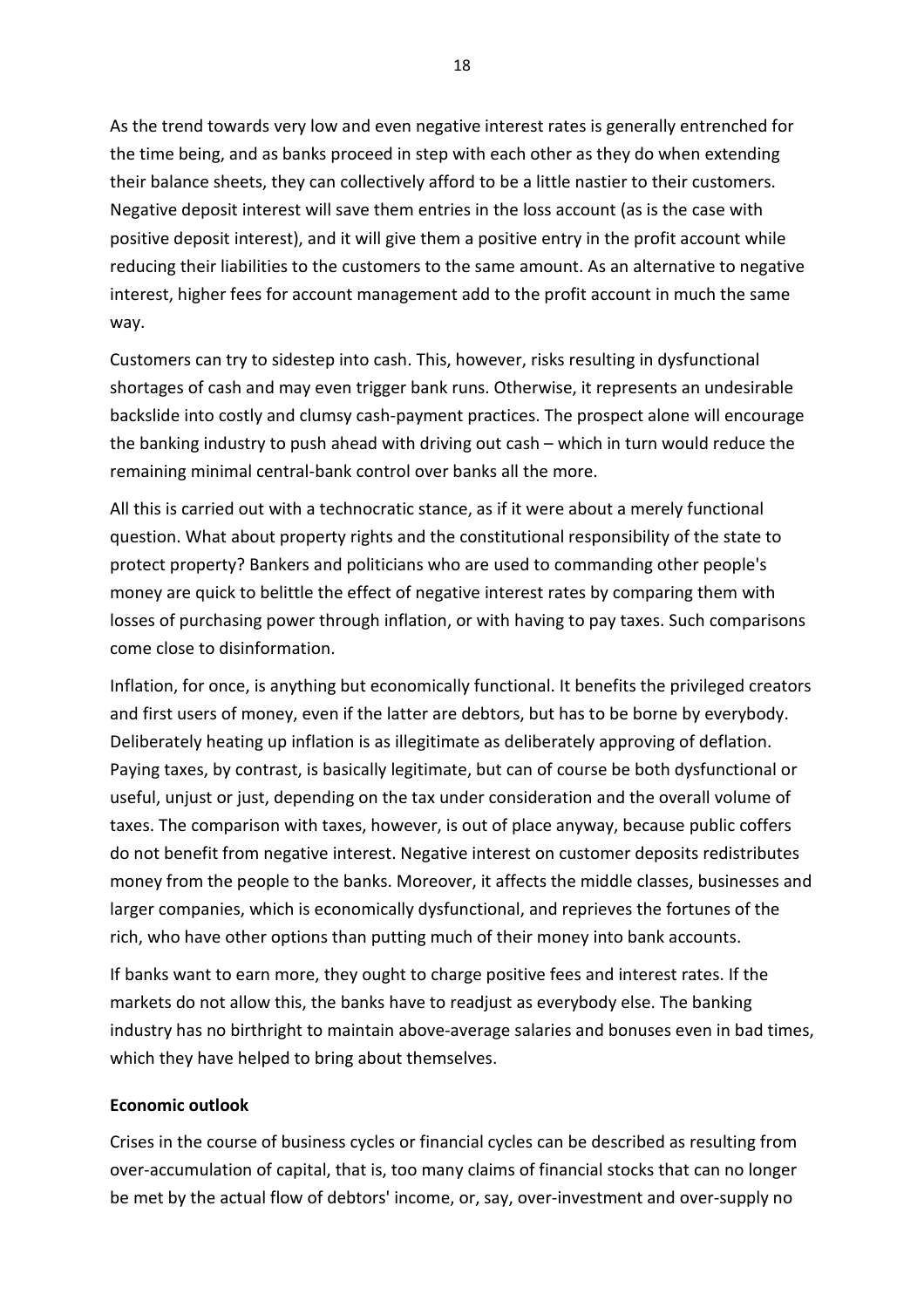longer met by demand. In earlier stages of industrialisation, there was no choice but to see it happen, the crash, disastrous as this repeatedly was to crowds of workers and unemployed people, businesses and bankers. The economy eventually recovered, exactly because enough of the exceedingly accumulated assets and debt had to be written off. However, that rough type of industrial capitalism fed violent class conflict and even civil war.

Since the Great Depression after 1929 and the rise of government interventionism ever since, the problem has been mitigated through government deficit spending. This has made cyclical crises less harsh. Over time, however, in particular since about 1975–80, it has led ever more deeply to chronic deficits and the accumulation of overmuch sovereign debt, which in turn has absorbed a growing slice of the tax revenue and hampered governments' ability to act.

What road will we take from here? Still more debt? Ever more monetisation of public and private debt through the central banks? This would just be a continuation of the path towards stagnation and decline. There are now some peculiar experts who want to believe that government debt equals sovereign money creation and is thus different from private debt, and that the government of a nation with its own currency will always be solvent regardless of the size of the mountains of debt on which it is sitting. This is doomed to fail as just another this-time-is-different fallacy.

Until the recent past, economic growth induced by ongoing industrial development has been one cause of crises, but at the same time a great help in overcoming them. Growth helps to absorb excess credit and debt. If appearances do not deceive, however, the times when the transition from traditional to modern economies produced high growth rates are over in the old-industrial world. China, too, now seems to have reached the heyday of its industrial takeoff. Whether further newly industrialised nations will step in is unclear. What can be expected, are further long innovation cycles. As the climax of the last such cycle, the IT innovation wave, only occurred around 2000, the next one will probably not take off within the next twenty years.

In parallel to higher GDP growth, which is economically more or less beneficial to everybody, inflation was the other big undoer of an overhang of credit and debt. Rather than being beneficial to everybody, inflation takes its toll on everybody, debt and debtors excepted. However, the current problem is lurking deflation rather than inflation, and the majority in all the groups involved, except debt managers, will not want to see inflation rates rise much above the agreed-upon 2%. Even if central banks wanted the inflation rate to be higher, it is again questionable whether they could do much about it. They would have to continue to engage in QE transactions, while governments would have to fall back to deficit spending on a large scale. This then might actually trigger inflation, but without self-supporting growth. The perspective then would be stagflation.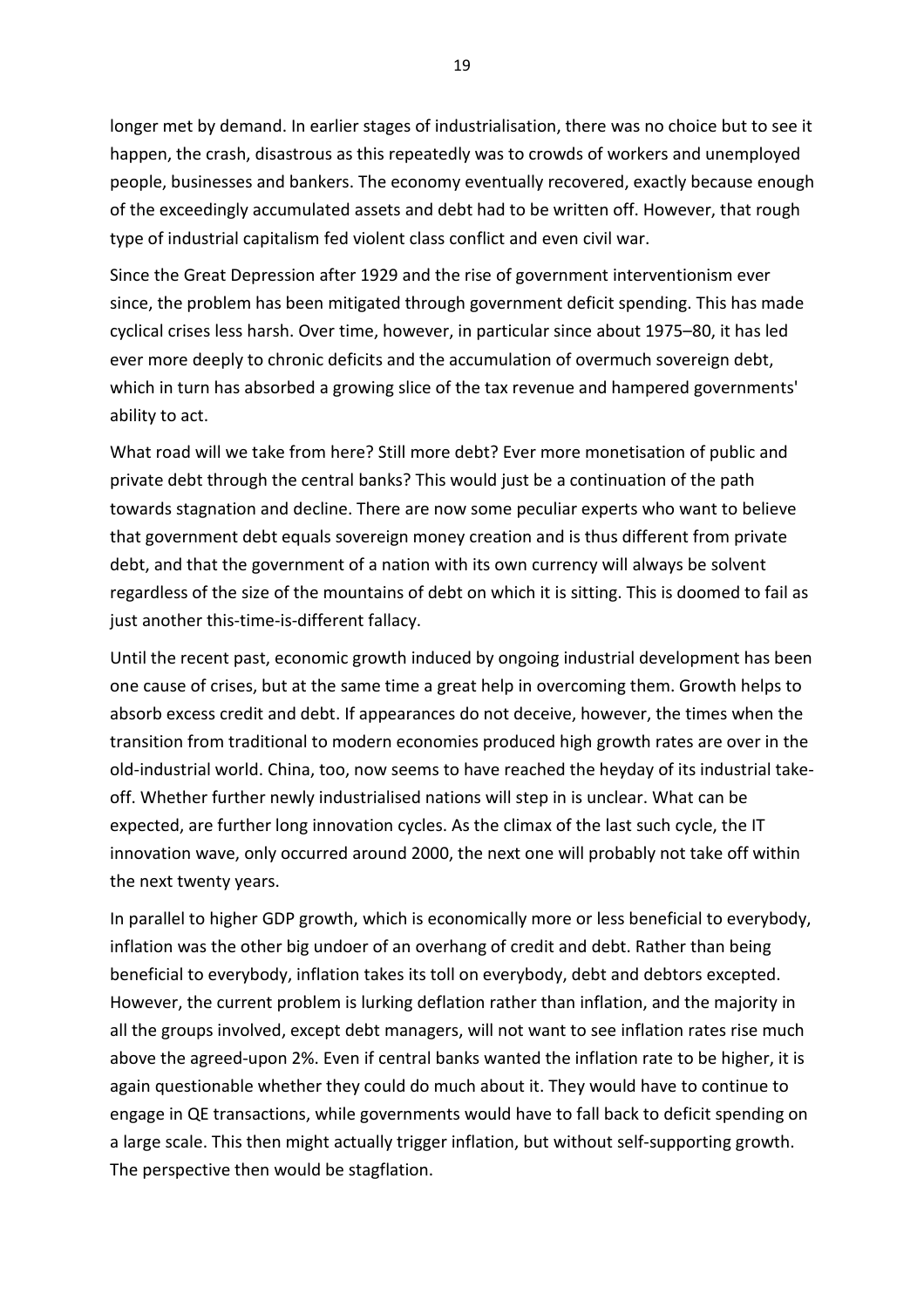Meanwhile, the crisis is achieving a little by itself. For the last three years, deposit interest and high-grade bond interest have been even lower than the low inflation rate. This is no negative interest, but a negative rate of real return. In this way, too, the money is losing purchasing power. To R. Rajan, former chief economist of the IMF, this means 'expropriating responsible savers in favour of irresponsible banks'.<sup>11</sup> Without wanting to contradict, this statement reflects a rather conservative notion of acquired-status-related justice, in contrast to performance-related justice. There is no categorical right to positive real interest as there is no categorical right to real wage increases. One would be happy if there could be, but it all depends on the productivity of labour, technology and nature. (Capital is not productive, whereas it is, say, catalytic). Outright expropriation of labour begins, to put it in the chilly way of economics, when wages fall below the minimum reproduction costs of living. It turns into slavery or forced labour when the wage approaches zero. But there are no prices and wages below zero. So the real expropriation, to come back to Rajan, happens with outright negative interest rates.

What then remains as a way out of the crisis, beyond growth and inflation, are capital and debt cuts, or austerity, which is to say that debtors and the population of debtor countries alone have to carry the burden of redeeming the debt. In the case of government debt, it seems only fair that both sides bear an appropriate share of the burden. Any one-sided austerity approach is unjust and dysfunctional across national borders. With government expenditure at 50%, GDP will shrink by 0.5% for each 1% less government expenditure that is not compensated for by increased private expenditure (which, unpleasantly, tends to be the case, especially in a crisis).<sup>12</sup> Lopsided austerity creates economic depression, with most unfortunate consequences for society and politics. Lopsided debt cancellation, on the other hand, severely bites into the capital base and the life-time savings of the population in creditor countries.

# **Conclusion**

Summing up what central banks today can do, and what they cannot do, the picture is mixed. They can be effective in managing the foreign exchange value of their currency as far as, in an internationally open economy, this can be in somebody's power. They are highly efficient operators of modern payment systems and equally efficient refinancers of the banks. They are capable of supporting banks and the entire banking sector when these run into liquidity problems or even a solvency crisis. Supporting banks threatened by insolvency is formally excluded from the responsibilities of a central bank, but in actual fact, especially in a crisis, central banks do help troubled banks as much as possible to avoid overt

<sup>11</sup> Cited in *The Economist*, 1 Dec 2012, 78.

<sup>&</sup>lt;sup>12</sup> IMF World Economic Outlook. Coping with High Debt and Sluggish Growth, Oct 2012, Box 1.1, 41–43; also cf. in the same report: Simon, John / Andrea Pescatori / Damiano Sandr 2012: The Good, the Bad, and the Ugly: 100 years of dealing with public debt overhangs, 101–128.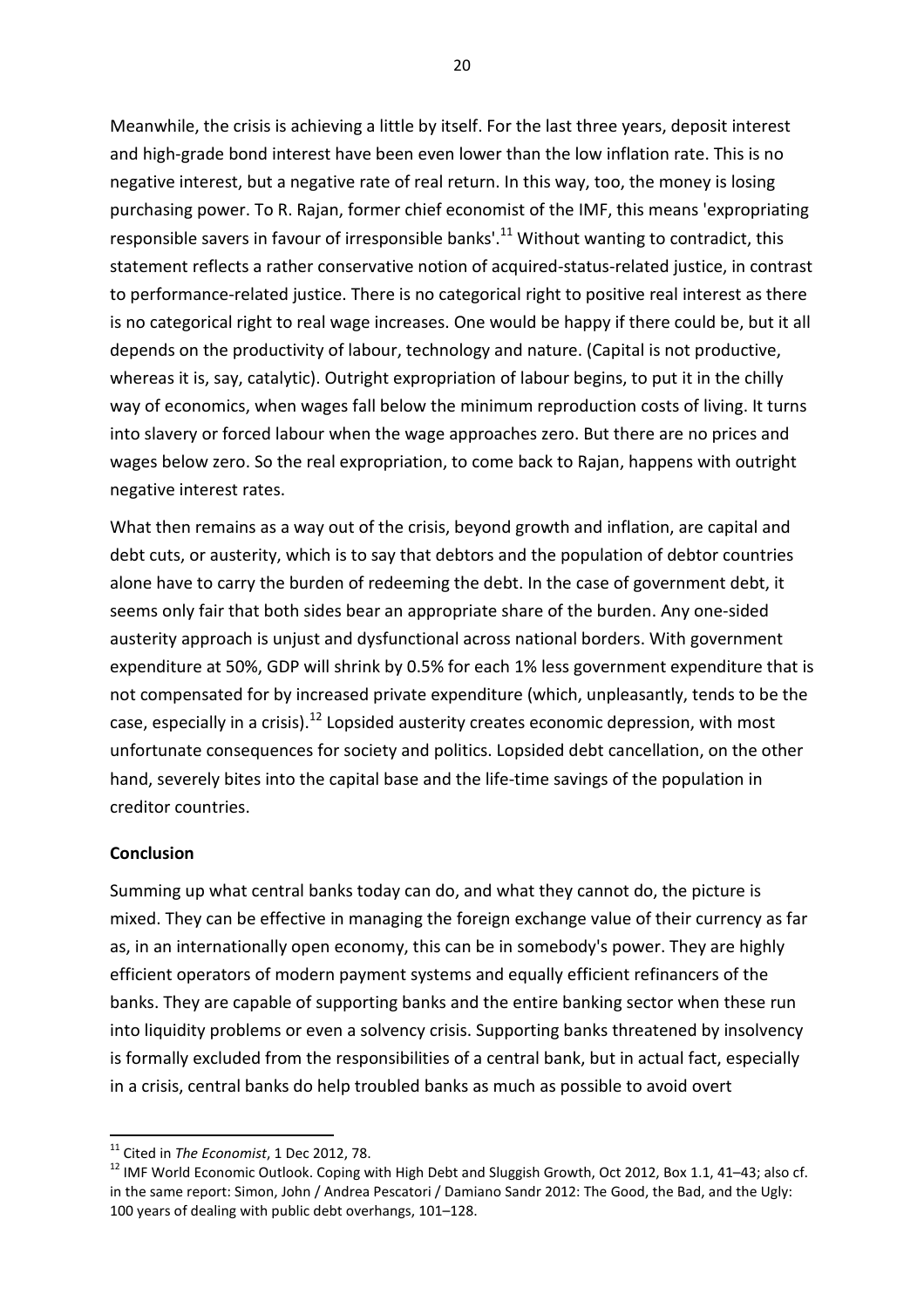insolvency, and they also help the state and the economy by implementing QE programs that stabilise public and private debt as far as possible.

At the same time, the role of central banks as anytime refinancers in the system of fractional reserve banking hints at the big weaknesses of the central banks with regard to what so far has widely been considered as their major tasks, namely, they in no way exert control over the banks' credit and money expansion, either by the quantity of reserve positions or by interest-rate policy. Under the present conditions, quantity policy is fully inoperable. Baserate policy is largely ineffective as well, not only with regard to the money supply, but also in terms of inflation or deflation targets, not to mention inflation/deflation of the volumes and prices of assets and debt. In all these respects, central banks are driven by current trends rather than driving them. The fortnightly appearances of the central-bank high priests might be likened to monetary temple oracles. This may help as far as the world of finance and the public beyond believe what they are told and draw behavioural assurance from it.

With regard to their crisis interventions, the central banks have been accused of artificially delaying banking and sovereign insolvencies. This is but the other side of helping troubled banks and governments with ever more liquidity. The criticism thus has a point, especially in view of long-term stagnation ensuing from not letting the situation clear up. On the other hand, denying assistance to banks and, indirectly, governments would be at least as irresponsible in face of the impending consequences in a constellation in which almost all of the money of companies, households and the state is hostage to the banks' balance sheets and payment operations.

In the first place, however, it must be said that the central banks, in fulfilling the role of anytime refinancers of the banks, contribute fundamentally to the recurrent banking and financial problems as far as these are rooted in the system of fractional reserve-banking.

What can be done? The answer has already been given here. Under fractional reserve banking such as it stands today, in which the sovereign prerogatives of money and seigniorage have been ceded to the banks, nothing more can be done than what is being done. The next crises somewhere across the world are just a question of time.

In order to become effective, central banks must be enabled to be true masters of the money system. They need to gain full control of the money by way of monetary quantity policy. No quantity policy is possible, however, as long as the banking industry dominates the monetary system and determines the entire stock of money, while money and capital markets inherently fail to reach some 'equilibrium' and self-limitation. In conclusion, banks must stop acting as monetary quasi-authorities and become purely financial institutions, meaning that the banking industry must be stripped of its monetary power to create and delete money-on-account by creating or deleting primary credit. Banks ought to be free lending and investment enterprises, but just money intermediaries in this without the illegitimate privilege of conducting business on the basis of self-created money.